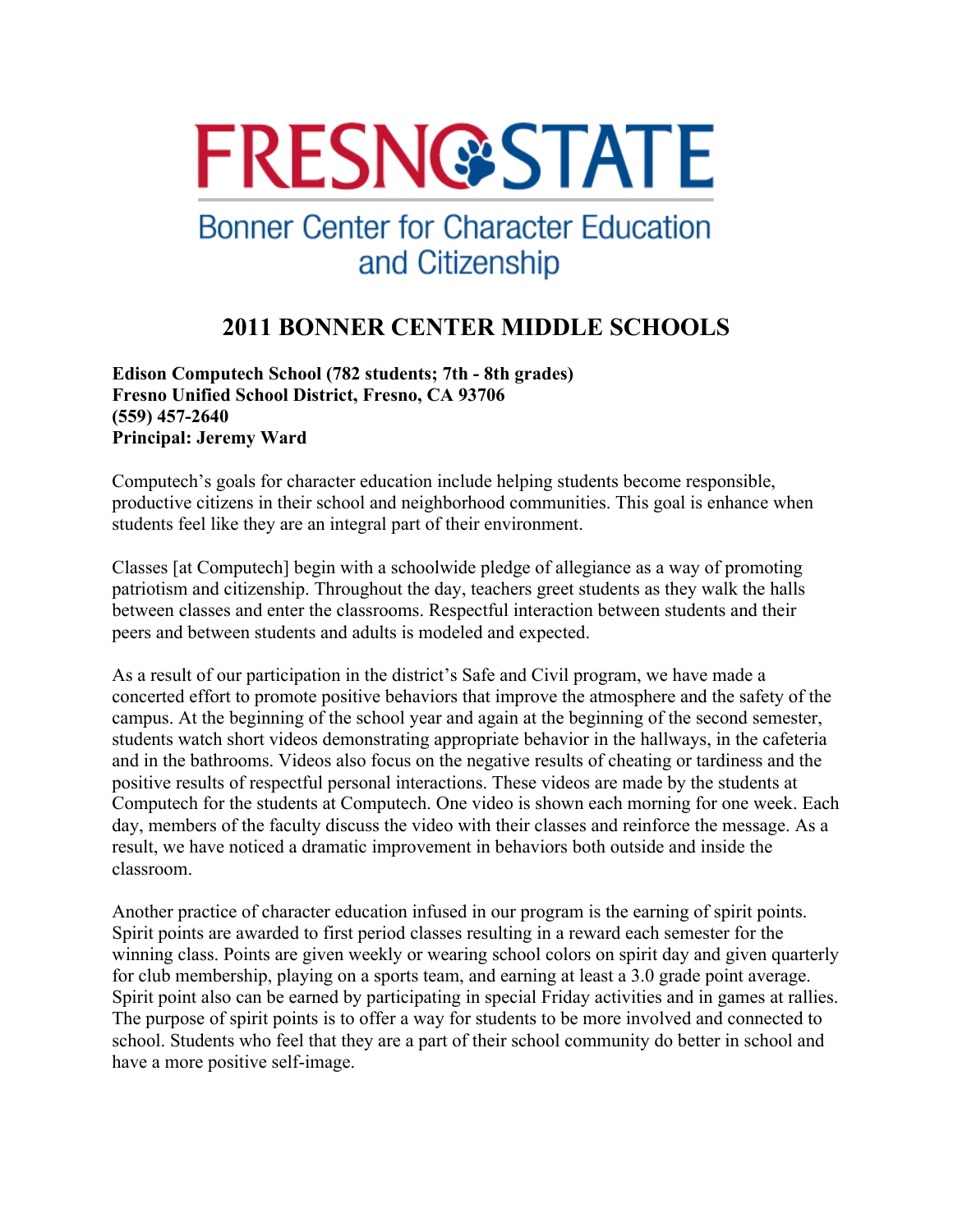Every day of the week during the lunch period, there are activities available for student participation. These activities include physical activities musical activities, game rooms, drama and academic help. The activities offer safe places for students to spend time and give students a chance to become active participants in the school. Mondays are "Music Madness Mondays". Various types of music, from appropriate present day to period music, are played in the quad. Tuesdays and Thursdays offer a game room where students can play board games, card games, dominoes, etc. There are classrooms open on these days where students can get help in math, English or history. Tuesday is also the day the chess club meets to learn more moves or to participate in tournaments. Wednesdays offer cooperative team activities. Every Friday the leadership class organizes a fun, competitive activity for students to participate in and earn spirit points for their first period class.

Some examples of how teachers encourage the development of good character can be seen in Core classes. In some of the 8th grade Core classes students are involved in the "Pay It Forward" project. Students are asked to do something for someone that is completely unexpected. Once completed they write a reflection on the circumstances they helped out with, how they felt after doing the unexpected helpful act, and what reaction they got from the people receiving the help. They also write personal letters of appreciation to someone close and deliver them.

Another project involves writing biographical book reports. Students read a book about a notable American. They then write a report about how this person exemplified the six character traits of Character Counts! and compare their own character to the person in the book. Also, students study children's literature and determine the message conveyed by the story. They then write their own children's books, bind them, and donate them to an elementary school in eastern Kentucky for use in the first and second grade classrooms. Seventh grade Core classes also infuse their curriculum with the discovery and analysis of good character. This is done through the evaluation of characters in literature and historical figures in their study of history. Resiliency of great historical figures is noted with discussions about what aided their success and greatness.

Our sports teams promote "Victory With honor". Students are taught good sportsmanship, integrity, and the importance of congratulating your opponent after a game well played. The coaches encourage the development of problem-solving abilities, teamwork, and integrity, which are all qualities necessary to be a successful and productive person. After each game, the student athletes vote for a student on the opposing team who exemplifies the traits of good character through good sportsmanship. This allows the students to look for examples of good character within their peer groups and gives them something for which to strive.

Community service is another way character education is reinforced and is seen in a variety of ways at Computech. Service comes in acquiring donations of time money, and products. An example of a project that supports non-profit organizations through financial donations is Pennies for Patients. Students collect money to donate for leukemia and lymphoma research. Donations of time and donations of products come in many other forms.

Top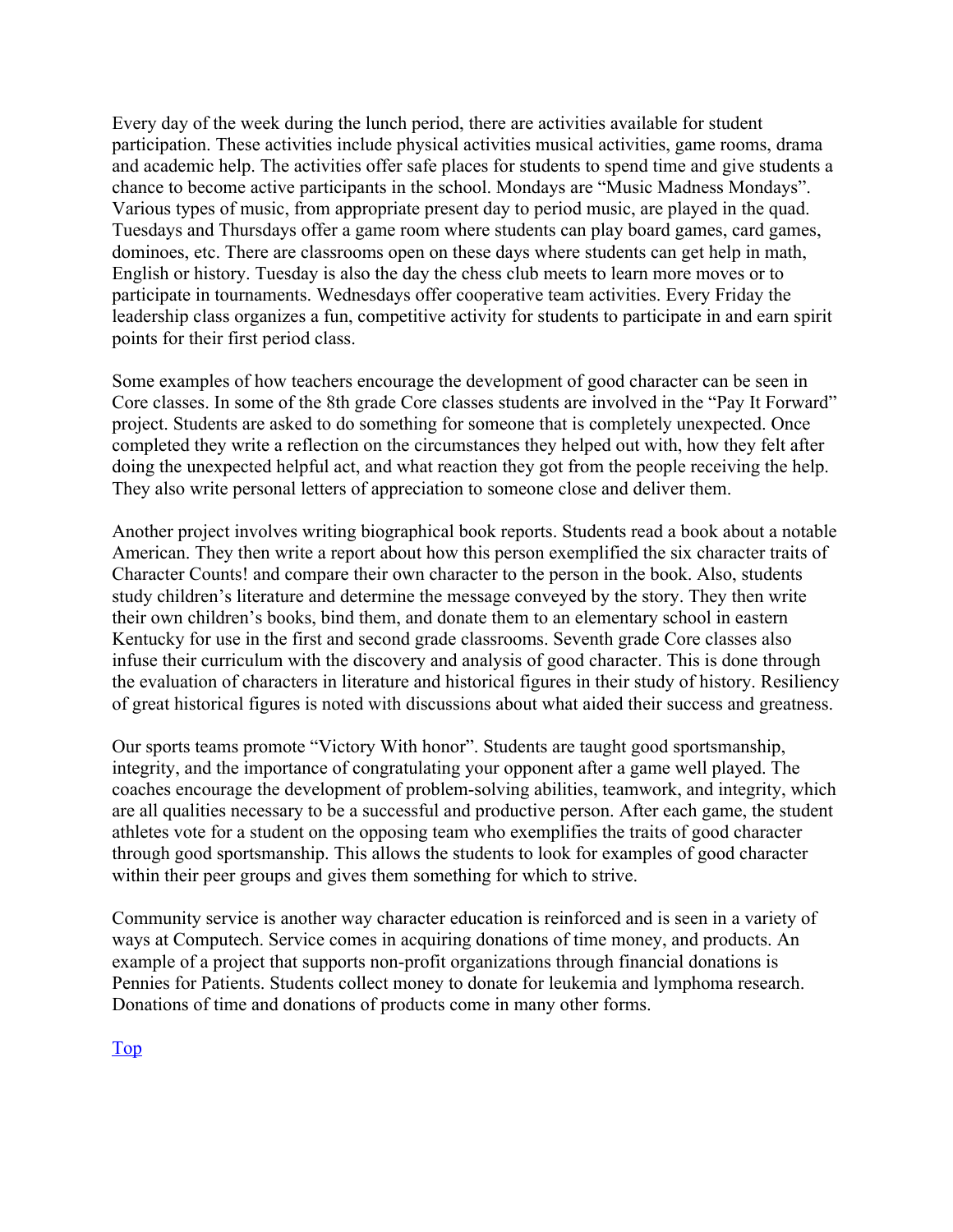#### **Green Acres Middle School ((1,178 students; 7th - 8th grades) Visalia Unified School District, Visalia, CA 93291 (559) 730-7673 Principal: Angela Sanchez**

The staff at Green Acres Middle School believes that developing character of students involves:

- Student success must be based on a partnership between home, school, and community.
- Student learning is directly linked to high expectations of students, staff and parents.
- Developing student character is essential to our democratic society.
- Each student must receive a core curriculum and technology based instruction. Additional assistance during or after school is essential for student success.
- A strong extracurricular and elective program is needed to promote the development of the well-rounded student.
- To continue to improve our school, we must strive to be innovative in our educational approach and practices.• People, as well as programs, make the difference in quality education. This is Green Acres strength.
- Students who are connected to their future do well in school.

Green Acres Middle School has developed its' character education program through the establishment of a CHARACTER COUNTS! committee and a site coordinator, assistant principal Adriane Ashford. A site handbook has been developed to give background on the Six Pillars of Character, an in-depth description of each pillar, and suggestion on how teachers may incorporate the six pillars into curricular lessons. Our program is reviewed and monitored for progress by our staff committee and Student Leadership class, as well as our parent/teacher/student organization.

One of our Principal's daily public address (P.A.) slogans is "Students of Character, Work Hard, Get Involved, and Do the Right Thing. Based on the Six Pillars of CHARACTER COUNTS!, these core values are displayed in every classroom and throughout the campus. They serve as daily reminders and guidelines for conduct at our school.

Green Acres character education program features a teacher handbook that is used to develop lessons into the core curriculum. Each of the Six Pillars of Character is developed and discussed throughout the year. While many lessons are given orally over the public address system, teachers use their CHARACTER COUNTS! handbook to expand and incorporate character traits into their daily lessons. Teachers may use the stories and situations found in weekly lessons as classroom free topics in their English classes.

To also recognize, as part of the already established Student of the Month program, teachers may nominate students who best emulate the character pillar of the month. Each month a CHARACTER COUNTS! pillar trait is highlighted, then the staff nominates students for recognition at the school wide "Student of the Month Breakfast".

A school must be equipped with services that provide for a safe and caring learning environment. This effort at Green Acres stems from the strong counseling department and the various issues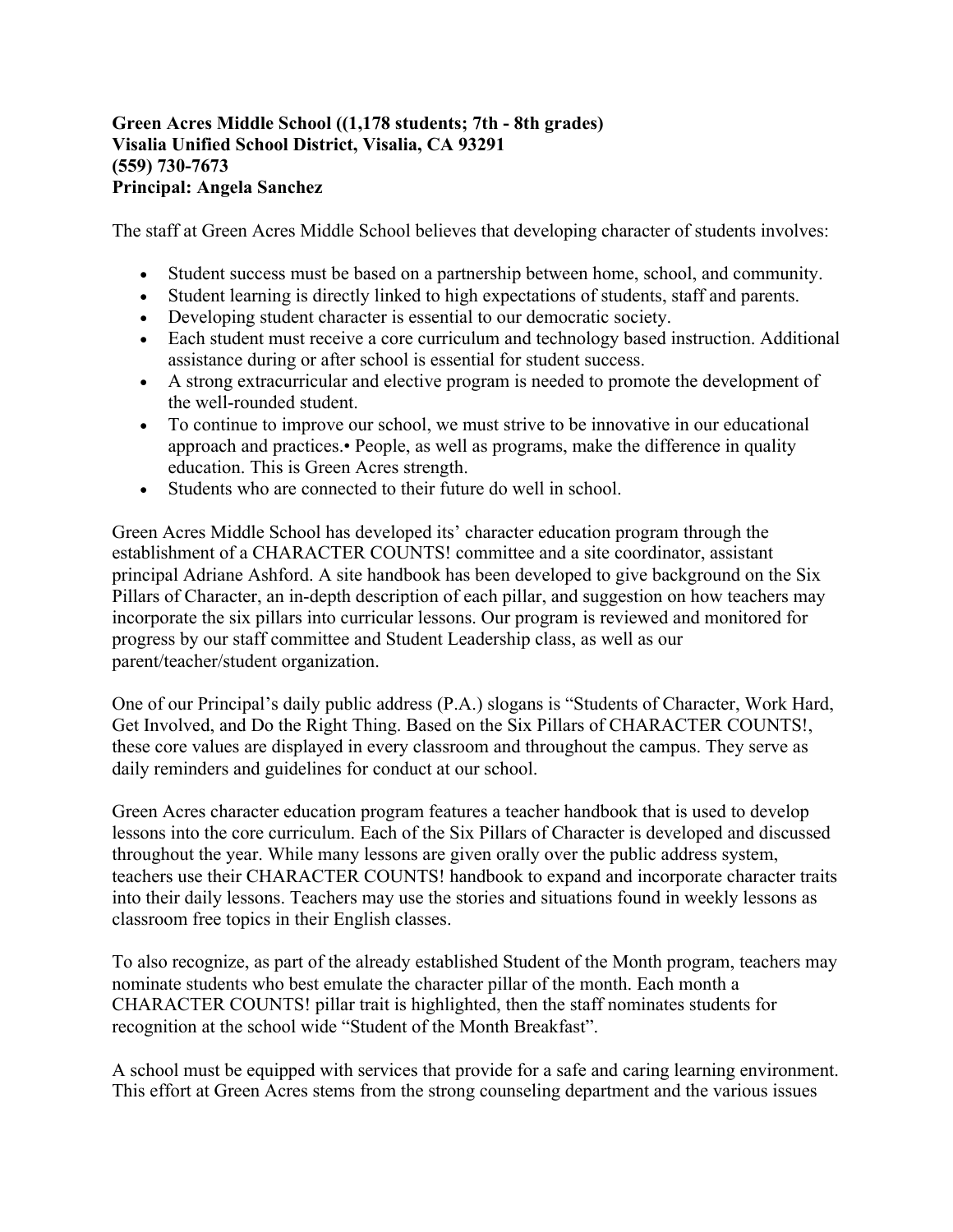that arise during the course of a middle school day. Such topics as friendship problems, not getting along with parents, grieving, and violence are addressed through this department. In addition to the counseling efforts the entire Green Acres staff have support the anti-bullying program and participate in a program called W.E.B. – Where Everybody Belongs. These support systems result in a staff promoting equity and students practicing caring and respect for others.

It takes a sincere staff, that is not only trained, but one that models fairness, caring and respect for students in order to achieve a secure learning environment.

Besides our annual Christmas canned food drive, the students participate in a Thanksgiving food drive, and a gift exchange sponsored by one of our many clubs, Christians on Campus. Our students participate with and are recognized annually by our community service clubs for student achievement and service (Kiwanis and Rotary). Each year an area veteran is asked to participate in our school wide Memorial Day assembly. This assembly helps students understand the personal meaning of Memorial Day, and the contributions our military throughout history. International Week is also a highlight of the year that features various cultural groups and food contests on campus to promote an understanding of all facets of our community.

Green Acres Middle School is a 7-8 school in Visalia, California. It has a student population of 1178 students. 63% are Hispanic, 25% White, 6% Asian, and 3% African American. With this diverse student population, we derive our school motto – "Diversity is our Strength". Our character education program has been active for the last fourteen years and we believe we are reaping the benefits on a daily basis. Our average attendance is 95% and our suspension rate is down. More importantly, we continue to see our students treat each other with civility and respect. A major contributor to this trend has been our participation in the Partnership for Character Education Program (PCEP) Federal Grant and the Olweus Bullying Prevention Program.

#### Top

#### **Rafer Johnson Jr. High School (456 students; 7th – 8th grades) Kingsburg Elementary Charter District, Kingsburg, CA 93631 (559) 897-1091 Principal: Ruben Diaz**

We believe that Character Education teaches students to work together for the good of a common goal. Seven years ago our administration, staff, and School Site Council chose to adopt the Character Counts program and the six core ethical values: Respect, Responsibility, Caring, Citizenship, Fairness, and Trustworthiness. We continue to acknowledge good student behavior and citizenship by rewarding those individuals who exemplify these positive characteristics on a daily, weekly, monthly, and yearly basis. Along with the School Site Council, our staff and administration agreed to adopt the Six Pillars of Character and Rafer Johnson's motto "Be the best that you can be" as our core value. Our gym displays six banners, each representing one of the six traits of character (see attached). Character Counts posters are visible in every classroom,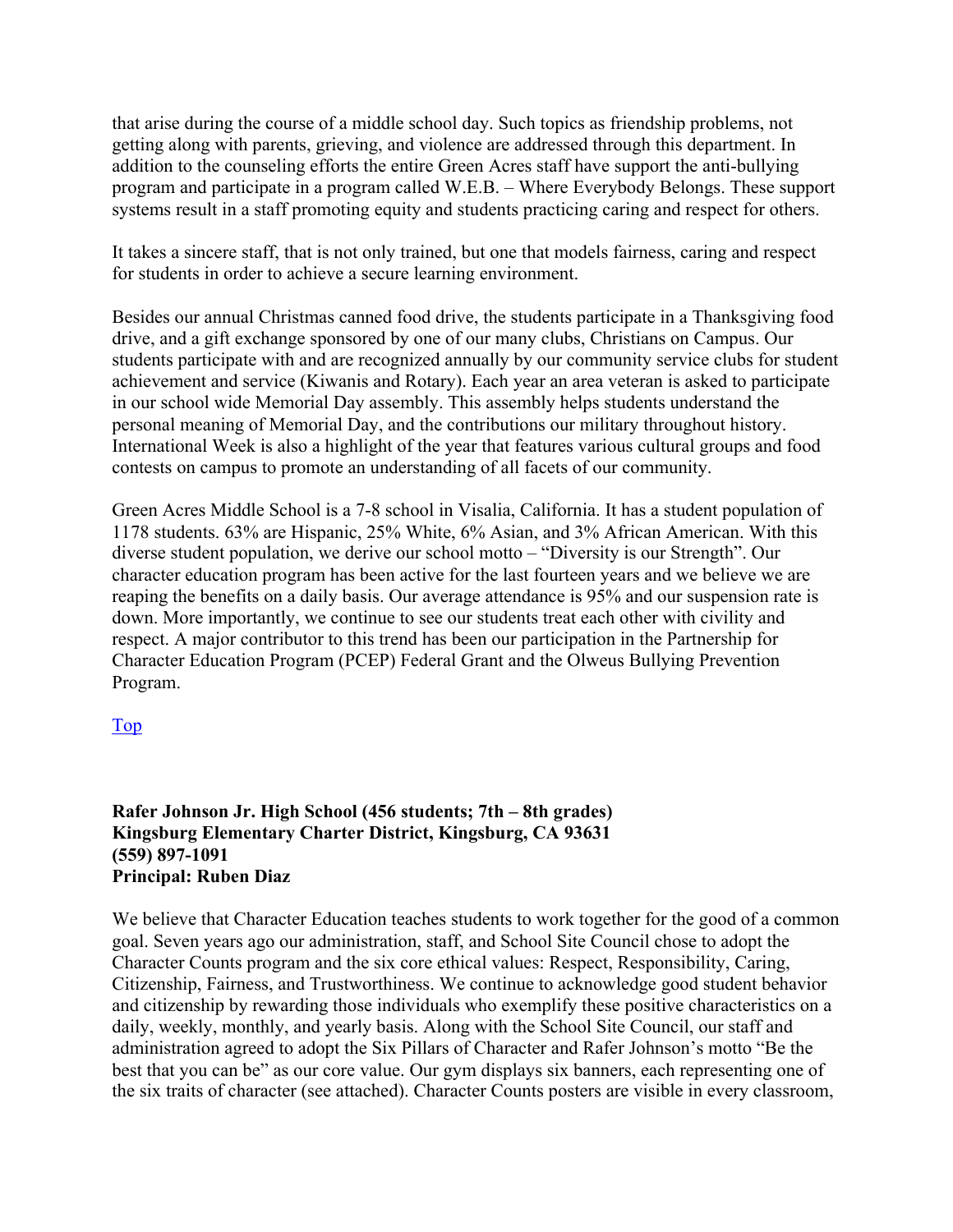office and library. The Essential 55 ("Never settle for less than your best") posters are also prominently displayed in classrooms. All of these are a daily reminder to students and faculty that our school believes in an atmosphere of positive attributes.

This year our school adopted a program sponsored by Fresno County Office of Education called Rachel's Challenge. We held a school-wide assembly in September where every student heard the positive message of how to honor one another and recognize acts of kindness. The theme emphasized by the parents of Rachel Scott, the first student killed at Columbine, was "You just might start a chain reaction." After the program we trained 36 seventh grade and 32 eighth grade students, who are involved in a leadership role of some type on campus, on how to be a positive influence in people's lives. These students are now part of the Chain Link Club, and helped organize "Mix it up Day" in November. Prior to the assembly our entire school participated in daily lessons for five days. Lessons included, "Connection to Character" messages, and reading and responding to "My Ethics, My Code of Life" essay written by Rachel Scott. Students had discussions on how good character is formed, and completed lessons on respect, choices in life, and taking the initiative to do what is right.

Three years ago we adopted the Safe School Ambassador Program by recognizing the importance of having students provide leadership in setting the emotional climate on campus. This program helps to harness the power of positive student influence to make our campus a more safe and nurturing place. Ambassadors were part of organizing "Mix It up Day". This nationally recognized day is where students were randomly organized into groups, not normally part of their social group, to help build student relationships. Each group had questions for students to answer, promoting conversation and acceptance of one another.

Teachers continually model fairness equity, good ethics and positive character traits. Writings and discussion of good character traits follow the English Language Arts (ELA) frameworks. The ELA department follows State Standards by teaching autobiographical writings of current or historical persons who exhibit positive character traits. Classes read a biography on Harriet Tubman, which elicits many discussions of fairness and responsibility that Harriet took on as the Conductor of the Underground Railroad. Students have a better understanding of what people have gone through for the freedom that we take advantage of today. Class discussions are frequent and reflect the six pillars of character. Cause and effect discussions in class, along with assignments, help reinforce healthy student behaviors and good decision-making skills. Problem solving discussions, that emphasize cooperation and sharing, rather than competing, help promote social development. Our ELA classes use ethical standards by having students define a character trait in writing poetry. Students also analyze a character's transformation, write essays discussing positive attributes of successful students, and write narratives demonstrating qualities of characters and how they interact, create, conflict and transform.

Citizenship and responsibility are emphasized daily through classroom instruction. The Math framework states the curriculum is to "create and maintain a classroom environment that fosters a genuine understanding and confidence in all students…". The importance of honesty on test taking is emphasized along with the respect of each other's personal space, time, and need for working in a quiet environment.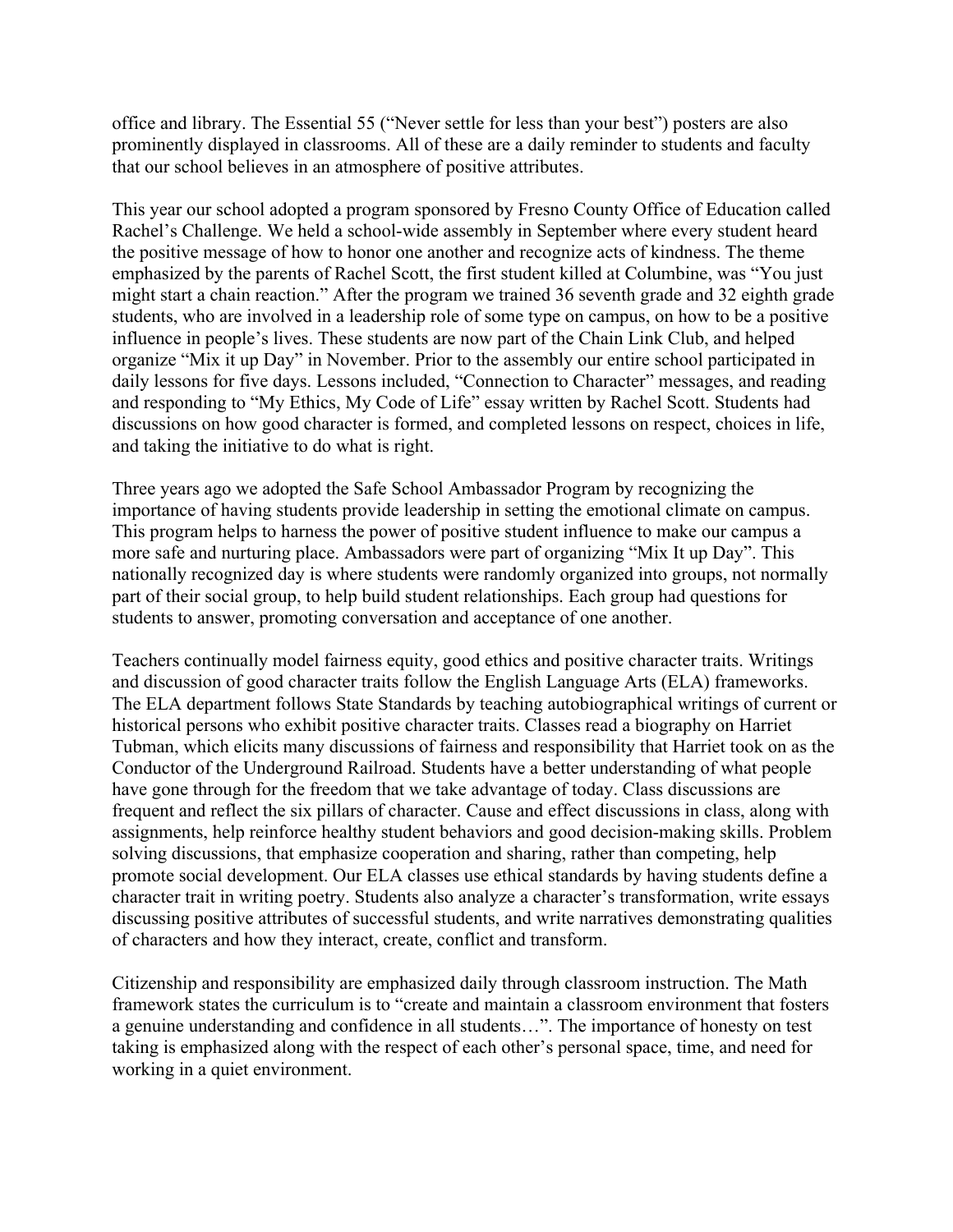Rafer Johnson teachers promote social development and group cohesion in various ways. Our Drama class role-plays different scenarios regarding various social situations, helping students learn positive ways of handling different group dynamics. The Yearbook class teaches media and print ethics along with proper work and job ethics which students are expected to use while composing the school yearbook.

In Science, students are learning the basic tools of courtesy that pave the way for success in any field of endeavor. Students practice shaking hands, looking someone in the eye, and giving a greeting upon entering class each day. During class students are asked to evaluate their own work first before turning it in so they develop the judgment skills necessary to produce quality work. Students work with partners and are coached in body language signals that encourage active participation and reflect active listening—all life skills that will be useful to them as adults. Students also learn teamwork in the laboratory by designing a lab group name using consensus techniques.

Our History classes emphasize character development by studying the character traits of past presidents. Discussions take place regarding slavery, wars, and women's suffrage. Other discussions focus on the development of our nation's values compared to those of other countries.

Our library/computer lab infuses character education and group cohesion by featuring monthly themes. Poetry Month, and Black History Month help students recognize and accept possible differences in each other.

Rafer Johnson Jr. High provides students opportunities for moral action in many meaningful ways. Students can be involved in various athletic teams after school, where fairness, teamwork and respect are emphasized. The P.E. curriculum is organized to meet the needs of all students by stressing fairness, honesty, teamwork and respect of others on a daily basis. Students are involved in goal setting activities, and self-asses their own academic and behavioral growth. By learning different cultural dances, such as Serbian, Greek American & Israeli, students learn an appreciation of different ethnical backgrounds & customs.

Since 2007 RJJH has implemented several new programs. Our 23 Safe School Ambassadors (SSA) are trained to help recognize and intervene when they see acts of bullying on campus. Records show that the SSA program has a positive impact on the attitudes of many students and the culture of our school. Two years ago we began the "Torch Award" program where students are honored each month for good citizenship as part of our Character Counts program. To earn a "Torch Award" students must "go above and beyond the basic standard" of showing good citizenship. The last three years we have hosted the "Champions for Today" assembly for our entire student body. The assembly features former NFL athletes who are trained to address life's issues. They discuss the importance of character and values, helping students make positive life changes. They talk about the importance of values such as honesty, caring and responsibility while explaining how they have been able to overcome problems in their lives through their personal experiences.

Top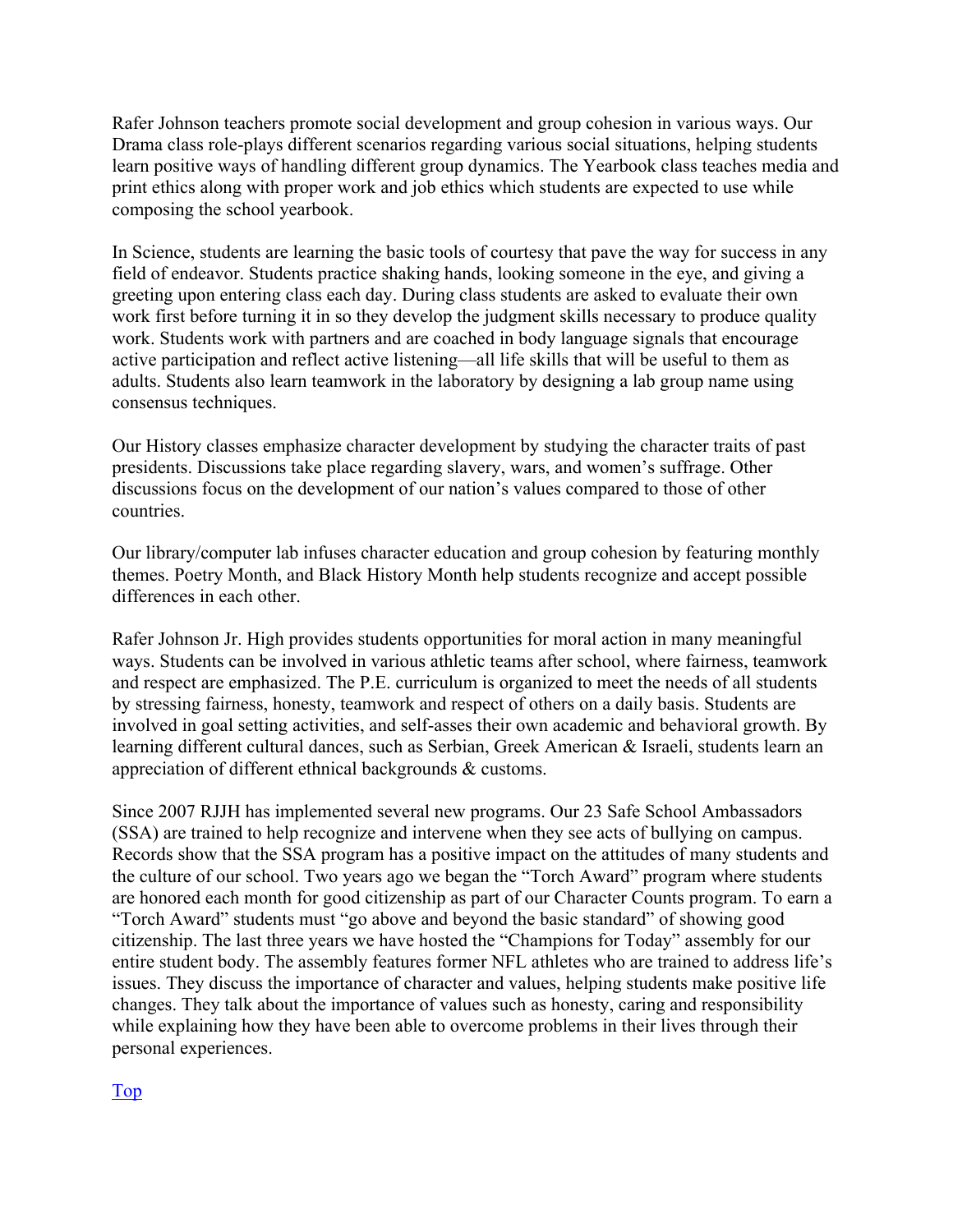#### **Kings Canyon Middle School (890 students; 7th – 8th grades) Fresno Unified School District, Fresno, CA 93727 (559) 253-6470 Principal: Clark Mello**

Kings Canyon Middle School is a diverse campus in southeast Fresno. A review of the school demographics give indication of the challenge: 100% of students eligible for Free/Reduced lunch; approximately 30% of students designated as English Learners; an ethnically diverse student population of Hispanic and Hmong, combined with smaller populations of African-American, Laotian and Anglo groups. With these challenges, the entire staff of the school considers it our obligation and our opportunity to serve as a positive influence in the development of young people who will possess academic skills as well as social and moral competence.

In 2004, the school developed and implemented character education guidelines known as E5, or the Essential Five Behaviors, based on the book The Essential 55 by Ron Clark. The E5 code has become an important facet of the educational process for students and teachers alike at the school and has given rise to additional closely aligned efforts to address character and individual responsibility. The code offers students five simple personal standards:

- When you are in public, act in a polite manner
- Always obey and respect your teachers and other adults
- Take care of the school
- Don't be a bully and don't tolerate bullying by others
- If you know something bad is going on, tell an adult
- In the years immediately following the introduction of E5, the suspension rate was reduced by 10% and the expulsion rate was reduced by 66%. During the current school year, Kings Canyon is on track to reduce suspensions by as much as an additional 50% over the previous year.

In 2008, Kings Canyon Middle School joined other Fresno Unified schools in a professional development effort titled Safe & Civil Schools. The committee integrated the new with the existing work and became known as the "E5 Alliance Team".

At selected intervals during the year, all Kings Canyon teachers teach E5 lessons in their classrooms. The original lessons provided by the E5 Alliance Team have been taught regularly for the past two years to address basic student needs such as personal courtesy, honesty, bullying prevention and care for the school environment. In 2010-11 the lessons were supplemented with additional topics to address other common daily school topics such as hallway behavior, the importance of homework and acceptable use policies for electronic devices.

In 2008, Kings Canyon Middle School implemented a continuing program known as "E5 Agents". In this effort, students are selected and then trained in means to empower others with positive behaviors. Students are taught how to counsel peers, intervene peacefully in potential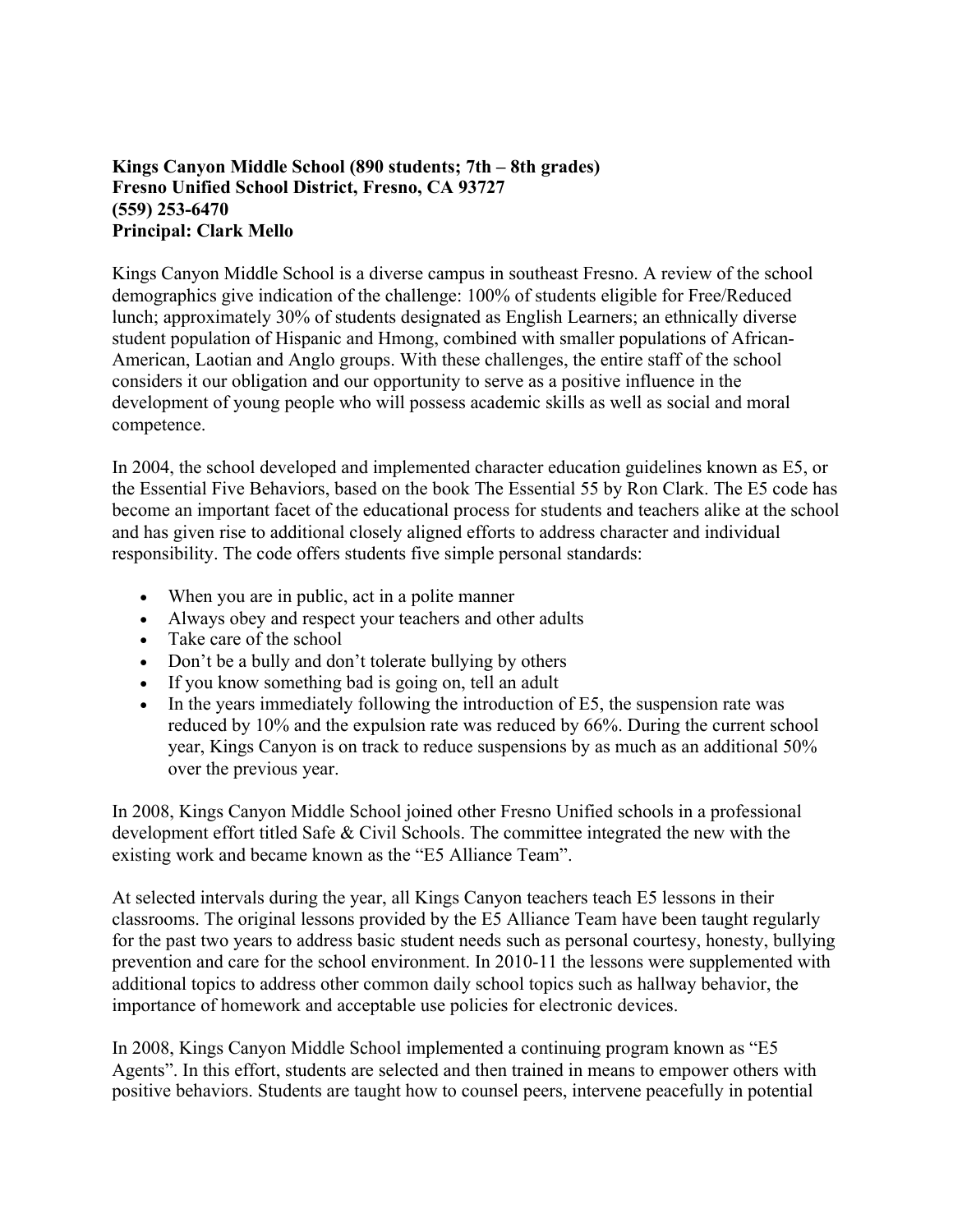conflicts and encourage good decision-making. In this way, the E5 Agents influence the behavior of others throughout the school day. It is also significant that the E5 Agents accept their roles and responsibilities without public recognition or promise of reward. These students accept the task for intrinsic satisfaction, the knowledge they are doing something important and the reward of being involved with positive adult role models.

The importance of a safe and inviting learning environment is actively promoted. Through the E5 code, students are encouraged to "Take care of the school". Members of the Student Leadership class regularly decorate the school with encouraging posters; glass display cases have been added to the central hallway to highlight student work and achievements; landscaping has been added throughout the campus. Student volunteers participate in recycling efforts.

During the 2009/10 school year, students originated the idea to fund raise for a local elementary school that had lost their playground equipment in a fire. Students raised approximately \$1000 to donate to the elementary school. During the summer of 2010, staff and student volunteers partnered with community faith-based organizations to plant needed shade trees on athletic fields and finish other campus landscaping projects. In addition, Kings Canyon students participate, or have participated, in other charity efforts including Pennies for Patients (cancer fundraising), relief to a school damaged by Hurricane Katrina, relief to Haitian earthquake victims, holiday food donations and visitations to community elder care facilities.

Top

**Live Oak Middle School (738 students; 6th – 8th grades) Tulare City School District, Tulare, CA 93274 (559) 685-7310 Principal: Tracey Jenkins** 

Our character education program is born out of concern for the Six Pillars of Character: Respect, Responsibility, Trustworthiness, Caring, Fairness, and Citizenship. These attributes originate from the national CHARACTER COUNTS! Office founded by Michael Josephson. His philosophy and framework for public school character education is built on the premise that character development comes from core ethical values that transcend political, cultural, socioeconomic and religious differences.

Every day begins with morning announcements that include a reminder of being people of good character. It is a way to start the day right thinking about how to spend the time we have. Live Oak Middle School supports students value of academics and good character through the curriculum and additional strategies such as student requested academic counseling, use of technology, monitoring attendance and grades, and high school, college and career planning. Additionally, all students on the honor roll are awarded an Academic Card of Excellence three times a year.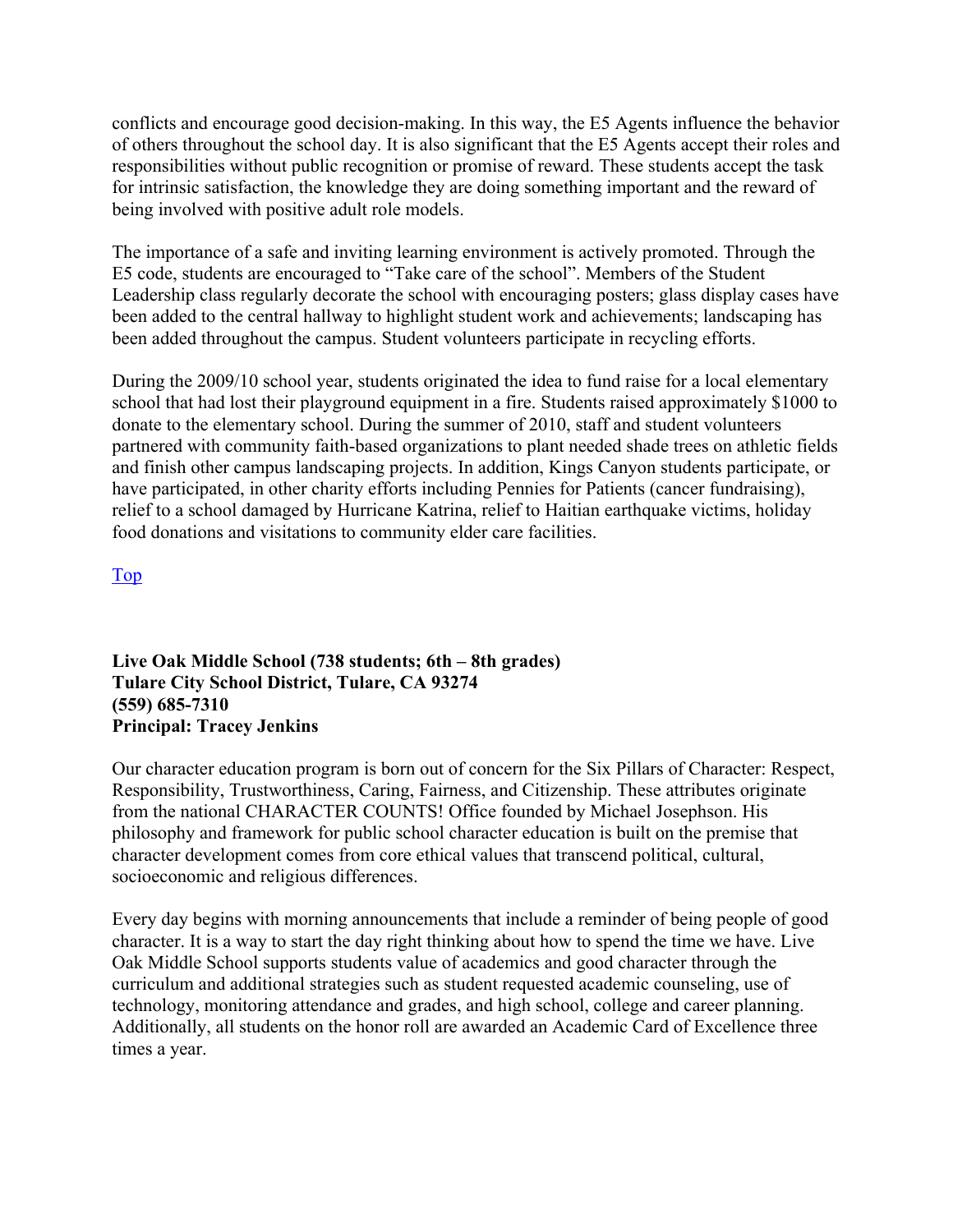To ensure our staff is addressing all levels of students through equity and caring qualities, we provide two intervention class periods where the educator as well as a classroom aide provide daily mentoring both socially and academically, to a group of fragile students. The beginning of the school year, 160 students composed of 7th and 8th grade AVUD and Leadership students received Effective Teens Leadership in Action Training from the Premier Company. This student achievement workshop uses Sean Covey's The 7 Habits of Highly Effective Teens to assist teens in developing their personal leadership skills.

Student needs are realized and addressed from the beginning of the educational experience on the Live Oak campus. Resource teachers, special education teachers, as well as the counselor, school nurse and administrator monitor every incoming Grizzly. Special academic placement is made for both at-risk and high achieving students to ensure accommodations' are arranged for the particular needs of the student. Second Step, a violence prevention education program, is provided by all sixth grade teachers. As an extension of this process the school counselor uses this curriculum in small group counseling, and in training 6th through 8th graders as Peer Mediators to help provide conflict resolution.

Students are encouraged to grow socially, emotionally and physically through many activities that take place on the Live oak campus. Student Council members elected by their peers organize "Say Yes to Life" (anti-drug and alcohol) activities during Red Ribbon Week and throughout the year. They promote school spirit though noontime activities and dress-up days.

The WEB program is an eighth grade mentoring program where the WEB Leaders work throughout the school year with seventh grade students as well as with students trained in Peer Mediation to help the sixth, seventh and eighth grade students resolve conflicts. The student WEB Team, under the guidance of the school counselor, develops and hosts an end of summer seventh grade WEB Grizzly Social. At this event, incoming seventh grade students are introduced to their WEB Leader, play get-to-know-you games in small groups, learn dances, take school ours, and learn how to become a successful Grizzly. This promotes inclusion, caring, respect and good citizenship.

To expose our students to the importance of service learning and giving back to your community, the Live oak student body donates toys for less fortunate children in Tulare through the Toys for Kids program sponsored by the Tulare Police Department. They also organize an annual canned food drive. Further, for the last nine years, students at Live oak have created the Tulare Activity Directory as a Service learning project. The directory catalogs every club and event available to young people in the community and is used by many agencies throughout Tulare.

Since receiving the Virtues and Character Recognition Award in 2009, some program changes have been put into place at Live Oak Middle School. We are keenly aware of our needs in the area of character development and are committed to the task of improvement. Some of our efforts for enhancing character development include:

- Family Initiatives project (FIP), a new parent-training program initiated this year to support parent education and become successful role models for their children.
- Live Oak is a Six-year GEAR-Up middle school "On the Move" for 2010-2011.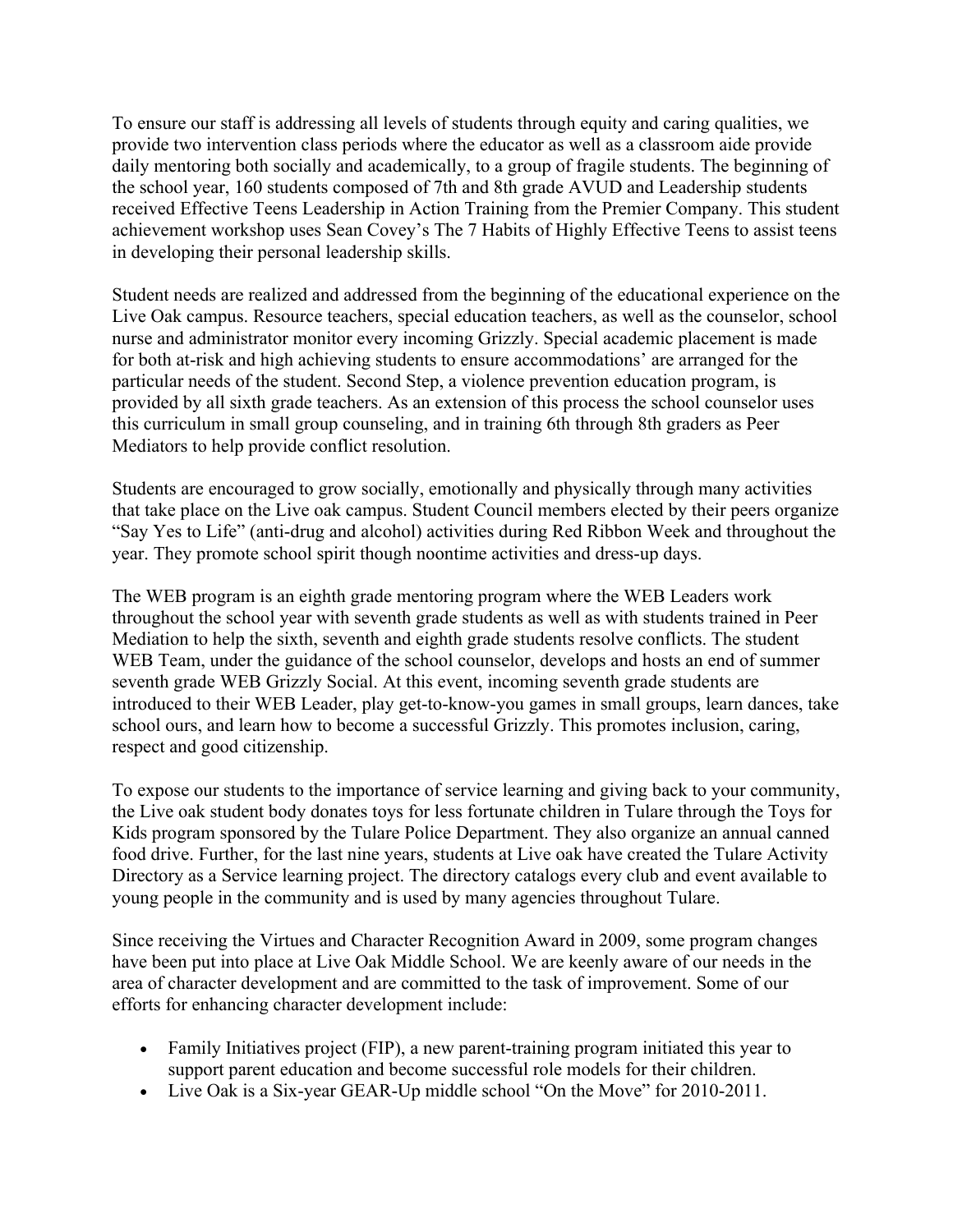#### **Los Tules Middle School (637 students; 6th – 8th grades) Tulare City School District, Tulare, CA (559) 687-3156 Principal: Gary Yentes**

As our school mission declares, we are a school community where character is of utmost importance in developing the social and moral conscience of our students. Los Tules, though only eight years old, has presented itself as a leading middle school in California! 2010 Academic Performance Index of 743 has revealed an upper 10% ranking of the 18 middle schools in Tulare County. The rigorous academic program offered by a highly-qualified staff sets in motion the tone of a campus that not only holds academics in high regard for each individual child, yet also focuses on social and character development as these scholars continue their path into adulthood.

The CHARACTER COUNTS! Framework provides our school with the resources and character education goals for TEACHING our students character development. The six core ethical values are referred to through behavioral expectations as well as the curriculum alignment throughout the day. Along with teaching our students the difference between right and wrong, it is essential that our staff ENFORCE the thoughts and actions we expect through recognition and praise as well as discourage the bad behavior by imposing fair and consistent consequences. A complete character development cannot exist without ADVOCATING for character and encourage students to live up to the six pillars of character. Our students are referred to as scholars – our expectations are high and uncompromising when it comes to moral conduct. Lastly, we cannot expect our scholars to live up to these standards and walk alone. As Los Tules Middle School Staff, we dedicate ourselves to character development through MODELING these six pillars of character even when it is difficult. Current measurement of such an effort is brought to us by the participation of the Federal Partnership in Character Education Program through the Tulare County Office of Education. As a result, we have developed an implementation plan that includes the outlined TEAM approach for character development goals. Through this implementation plan components to monitor progress of stated character education goals are in place through pre and post surveys, focus groups and anecdotal stories shared by our school community.

Each morning begins with Ms. Avia LT's (Los Tules) Vice Principal, speaking to the students on the importance of being an LT scholar, yet a respectful member of the LT community. The school day begins with not only the flag salute, but the Character Counts pledge. Students understand the core principals of Character Counts and the staff continually reinforces the core standards. This sense of individual and school pride encompasses all academic and social functions held at Los Tules. To capture this moment of intrinsic advocacy, one can observe the morning announcements and know that at the time of saluting our American flag everyone whether in the classroom or walking across campus will stop – set their eyes on the school flag

Top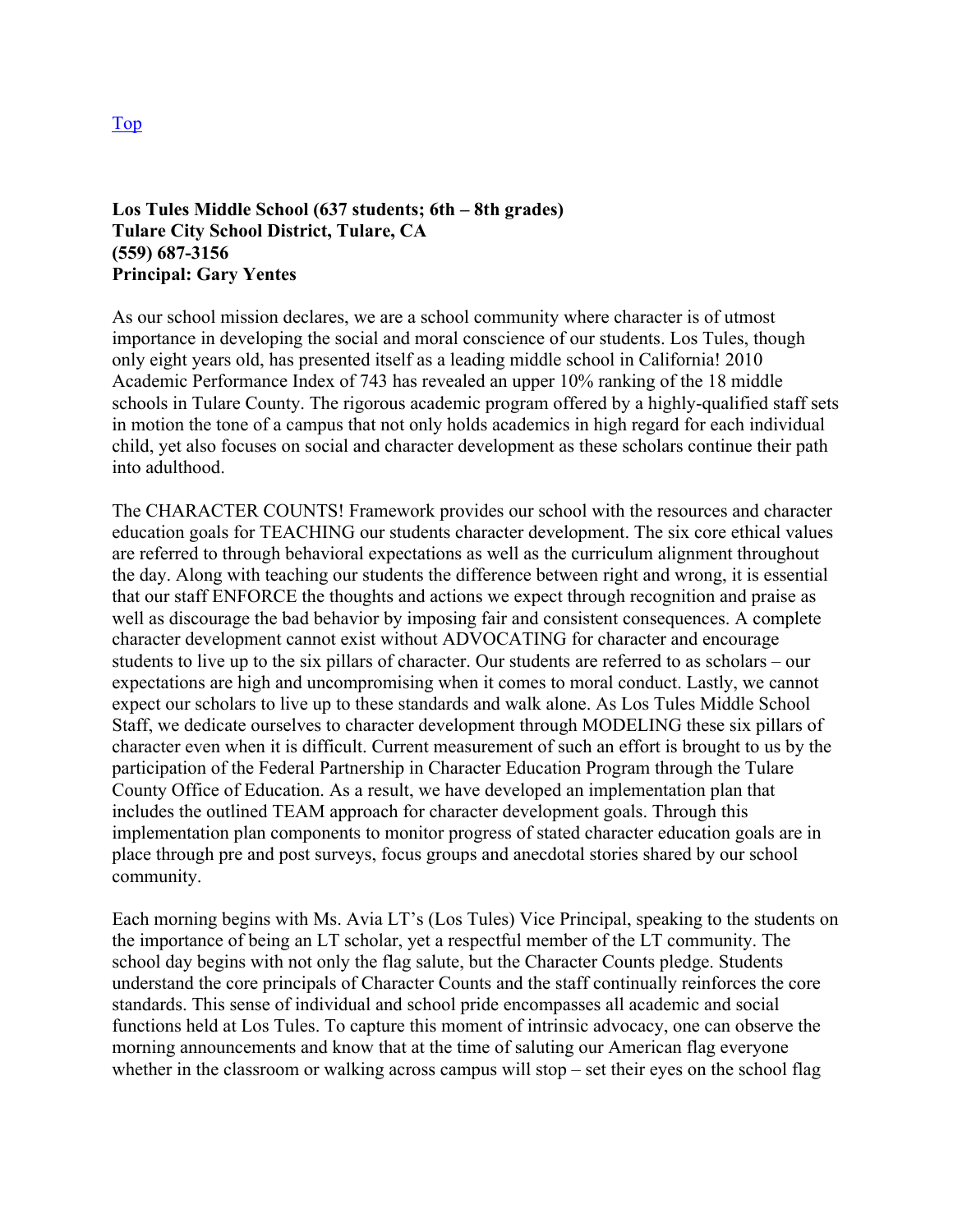pole – hand over heart and pledge their allegiance to their country. For the message of respecting self, others and their country is unequivocally an expectation for the LT community.

Teaching of these core ethical values exists through direct curriculum alignment from the art class where expression of these values is created through a collaborative assignment. This assignment enforces the need for LT scholars to apply these definitions of respecting others, working together, and doing your part in order to create the final art piece displayed on the art room walls. Other examples of curriculum alignment are evidenced through various genres in Language Arts. To extend a more intense focus of support for students, Los Tules has 54 students that are currently enrolled in AVID (Advancement Via Individual Determination) classes. Ms. Berg and Ms. Garcia have had extensive training in assisting our teens in the development of their personal leadership and academic goals. The 8th grade AVID uses Sean Covey's The 7 Habits of Highly Effective Teens, to help students set and evaluate their goals.

The classroom day further emphasizes the importance of teaching character development through the elective program at Los Tules. A Leadership Wheel was created for an elective class in the 2010-2011 school year. This trimester-long class was designed to promote additional opportunities for students to discover ways to make good choices within and outside the school community.

Enforcing good character is often the most exciting part of a school's environment. For Los Tules, this is no exception. Enter into the multipurpose room at the beginning of a student recognition assembly and you will delighted to hear upbeat music, students and staff greeting each other and see that honoring others is an important ingredient in life that can be fun and respectful all at the same time. Each month each staff members choose students to be recognized at a monthly assembly based on their character and academic accomplishments and attendance. Our intent is to enforce and reward the exemplary character of LT scholars and build the confidence of those who are making the efforts to live a life of integrity.

Ensuring a secure, safe and caring learning environment involves all staff, students and parents of the Los Tules Middle School community. Modeling the pillar of citizenship is evident when you see that the classrooms are clean and orderly and provide a safe learning environment reflective of student work and current curriculum. We have a school cafeteria that provides students with a breakfast and lunch program and is used as a multipurpose facility for large-scale programs and meetings. The school library provides students with supplemental reading materials and provides additional educational resources. The school grounds are kept clean and well maintained for student play, recreation, and athletic activities. Our school community takes pride in our well-maintained buildings and landscaping.

Teaching students to serve is a very important concept at Los Tules Middle School. Volunteering and helping others not only exists on our LT campus, but is also an extension into our larger community. During the past four years Los Tules has selected the Madera Children's Hospital as their focus for service learning. Proceeds of items sold on campus such as school supplies of pencils, erasers, and school snacks such as beef jerky are dedicated to annual fundraising. Spring fundraising concludes with the Kid's Day Newspaper Sales. To date, Los Tules students have contributed over \$10,000 dollars to various charities.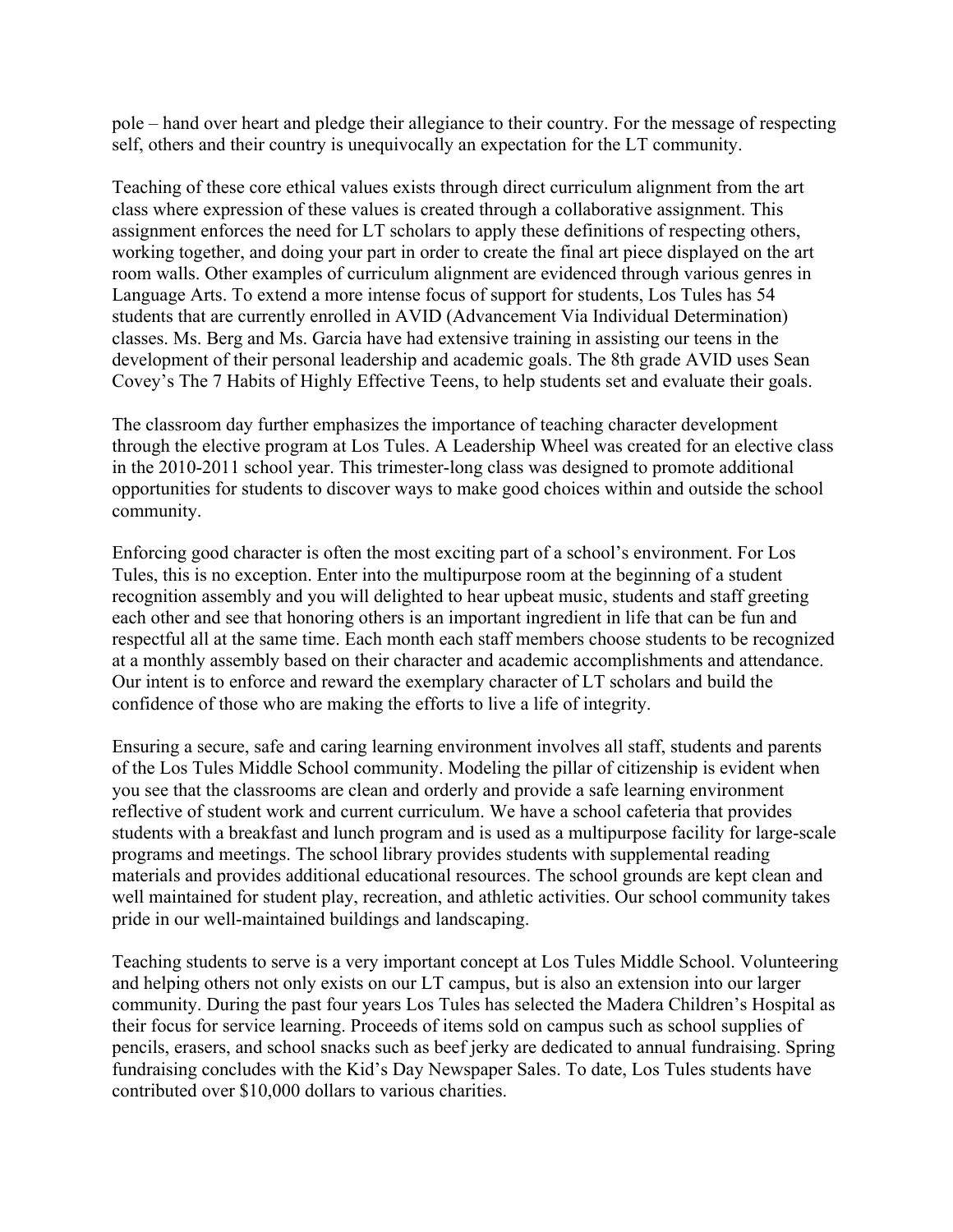Since winning the Bonner CHARACTER COUNTS! Award two years ago… we continue to honor scholars of character at our monthly Student of the Month Assemblies. Instead of teachers choosing an outstanding student from any of the pillars of character, we emphasize a pillar each month and teachers then choose a student from their class that most closely identify with that pillar. We also have added the Monthly Responsibility Certificate to our Student of the Month assemblies. Students are recognized if they have completed all their classroom work and homework for the month. Twice a year we also give out certificates for Honor Roll.

Top

#### **Alice G. Mulcahy Middle School (660 students; 5th – 8th Grades) Tulare City School District, Tulare, CA 93274 (559) 685-7250 Principal: Terri Slover**

Named after long‐time Tulare educator, Mrs. Alice G. Mulcahy, our school is dedicated to the principles of hard work, honesty, and community service‐‐all hallmarks of Mrs. Mulcahy and her family. Our school motto: "Proud, Tough, Determined" represents members of our school community, past and present, who are proud of their family and school, tough enough to do what is right, and determined to be successful in life. We believe that our motto not only describes what a Mulcahy student is all about but also acts as the bridge to character education. The adoption of the CHARACTER COUNTS! philosophy and strategies meets our character education goals by complimenting the qualities of our students and the core values held by the Mulcahy family, and fostered by our school since 1958.

The teaching of character development begins prior to the first day of school where members of the school community including parents, students and the staff participate in an orientation assembly. School policies, student behaviors, and responsibilities are discussed. The core ethical values are used as a model for expected student behavior. Academic school planners are given to every student. The planners contain information supporting our character development program and are used as a tool to promote responsibility.

Enforcing core ethical values can be found throughout the campus in the form of a variety of visuals. Posters are displayed in every classroom depicting the Six Pillars of Character with descriptive phrases reinforcing behaviors. All rooms display signage that further supports strong ethical development through the "Big Three" (Proud, Tough, Determined) and The "Fantastic Four" (Dignity, Class, Poise, and Respect). Advocating for the character development of our students and informing the school community about the superior work being accomplished takes place through positive school-community activities, which occur each trimester. Activities include: Academic Awards, Academic Showcases, and Athletic Award. Additional annual activities include College Awareness Week, College: Making It Happen Night, and Cool Night. Continuing the TEAM approach, all students receive an introduction to the Six Pillars of Character during the months of August and September. In October, after conducting a schoolwide review, each student constructs a Thinking Map that is tailored to reinforcing their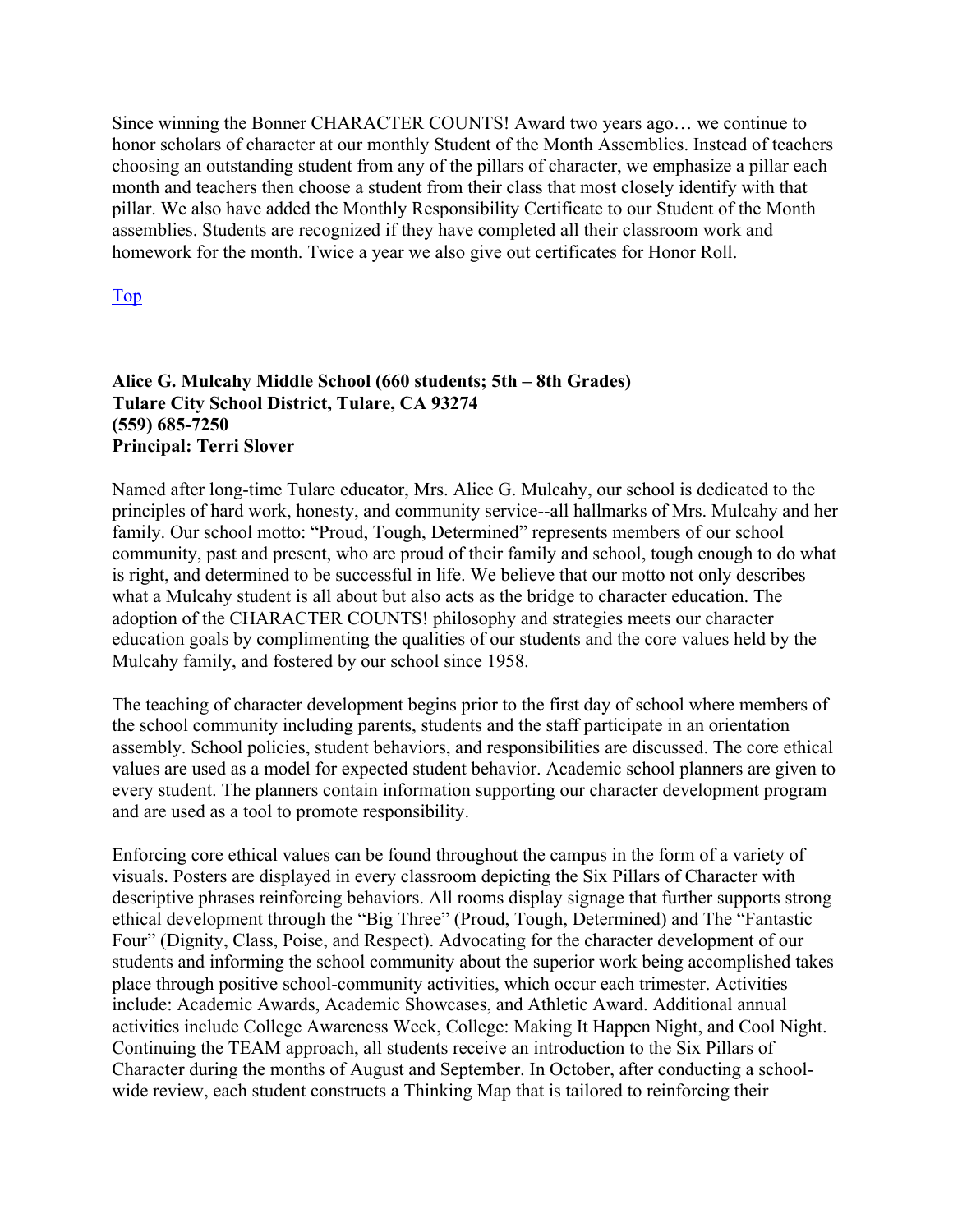understanding of the core ethical values found within CHARACTER COUNTS! At the conclusion of this school-wide activity, all students who have successfully completed their assignment are invited (along with their parents) to attend the annual CHARACTER COUNTS! BBQ and Dance. Ultimately, our goal is that through this activity, students embrace the virtues of the program early on and that they conduct themselves in a manner that is consistent with the Six Pillars of Character. We believe however, the most powerful method in which to foster the true meaning of the Pillars is to provide students with the opportunity to observe and model ethical behavior on a daily basis. Our teacher-based, advisor/advisee program, has allowed for students and staff to develop a stronger relationship with each other. Teachers have become mentors and, as such, powerful models of strong ethical behavior.

Keeping character development a priority for our school community requires continual monitoring of our progress. …we experienced a sharp decrease in suspensions and an attendance ratio over 96%. We have had numerous parents at our awards recognition assemblies for Honor Roll, CST performance, and Kids of Character awards sponsored by the Tulare County Office of Education. In addition to classroom instruction, we take advantage of every opportunity to recognize and enforce the behaviors of students that are consistent with the pillars of character:

- CHARACTER COUNTS! Trimester Student of the Month
- Tulare Advance Register "Job Well Done"
- Stallions of the Month
- Tulare County "Kids of Character"
- Caught Being Good Positive Notice Postcards
- Official Member Mulcahy Pride T-Shirts
- Graduation Recognition
- Mulcahy Merit Raffle

Since 1994, Mulcahy has become a major contributor to Children's Hospital of Central California, having sold over 50,000 special edition "Kid's Day" newspapers. Mulcahy students routinely volunteer to participate in civic service activities and make charitable contributions. Students and staff work together organizing and collecting food items to be donated to local aid agencies. Students also participate in "bell-ringing" for the Salvation Army during the Christmas season. Staff and students are proud of the fact that Mulcahy has been recognized as the top K-8 school participant in "bell-ringing" citywide for the past seven years. Mulcahy has the prestigious honor of being an AVID School Certified with Distinction. As a Nationally Recognized Program, AVID (Advancement Via Individual Determination) teaches students how to prepare for college. Through AVID, the Mulcahy staff has focused on peer tutoring to develop a stronger sense of community, both academically and socially. It is our belief that by utilizing peer tutoring, we are able to teach our students the value of working collaboratively, making personal connections with members of the community, and capitalizing on our own personal strengths. CHARACTER COUNTS! has provided our school with a powerful program, which serves to enhance and strengthen the core ethical values and characteristics of the members of our school community. Last year, the Student Council inducted an individual(s) into its CHARACTER COUNTS! Hall of Fame. The inductee represented the qualities of citizenship and community service so valued by Mrs. Mulcahy. This award continues to serve as an inspiration and a challenge to our students to continue their efforts to strengthen their character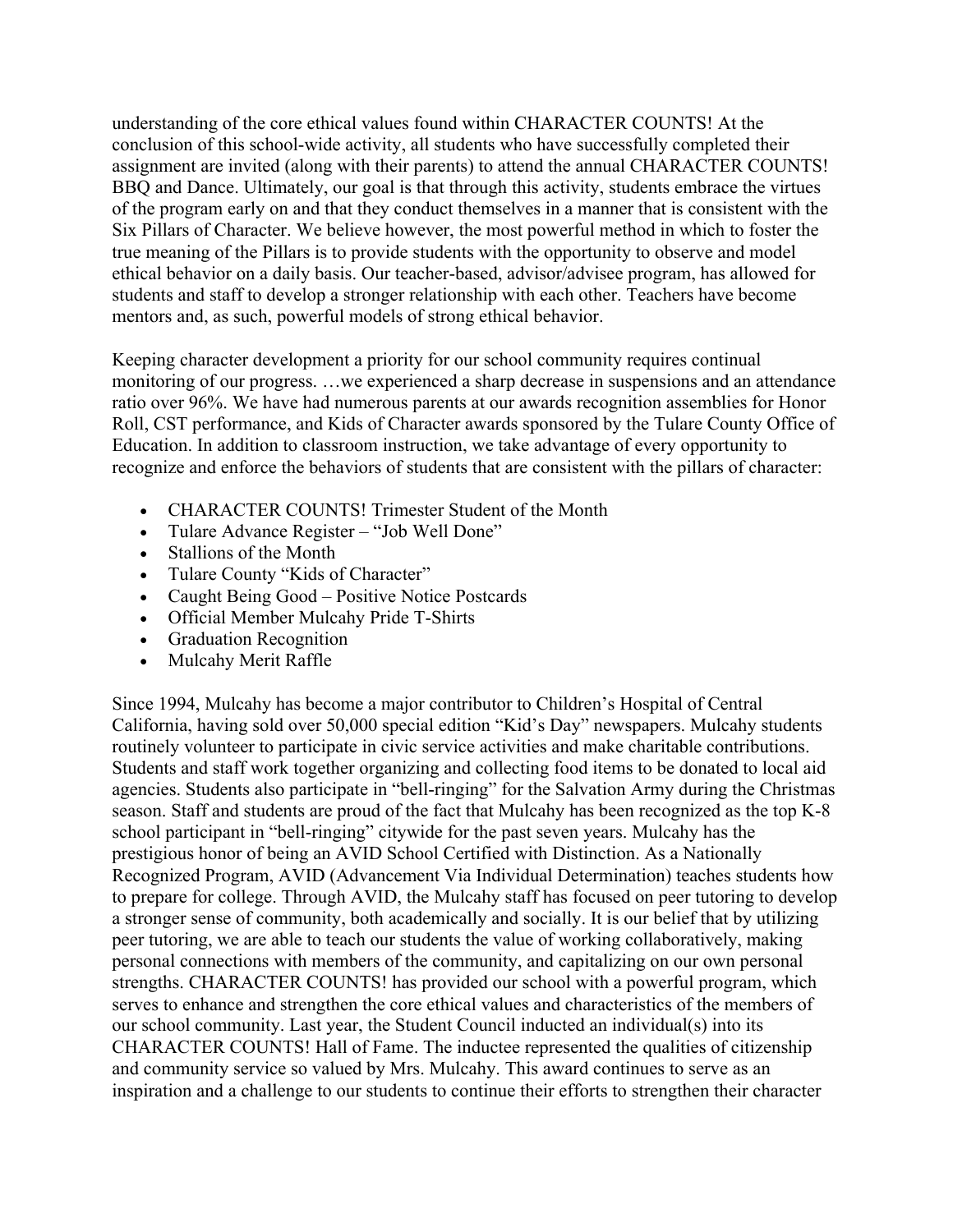#### **Scandinavian Middle School (615 students; 7th – 8th grades) Fresno Unified School District, Fresno, CA 93726 (559) 253-6510 Principal: Julie Goorabian-Raley**

The mission of Scandinavian Middle School is proficiency for all students in each subject area, and development of strong character. We are committed to the Fresno Unified District Goals: All students will excel in reading, writing, and math; All students will engage in arts, activities, and athletics; All students will demonstrate the character and competencies for workplace success; and all students will stay in school on target to graduate.

In 2007 Scandinavian Middle School opened our doors to incoming 7th grade students with the WEB (Where Everyone Belongs) Program for the first time in FUSD. Scandinavian's WEB Program has become a model for FUSD. WEB is a national middle school transition program that helps incoming students feel more comfortable, connect with an eighth grade leader, and develop a positive attitude toward their new campus. It is built on the belief that students want to and can help other students succeed. The goals of this program are to increase student attendance, build strong character, and improve academic performance for all students. Positive results are evident. Scandinavian students are empowered to take ownership of their campus by not only hearing and seeing the possibilities but leading them. Other student leadership opportunities that promote caring, respect, responsibility, and good citizenship include Scandinavian Student Council, Peer Mediators, and The Interact Student Service Leadership Club sponsored through the East Fresno Rotary.

The Scandinavian Middle School culture and climate has been transformed by students taking ownership of their school and their education through experiences and opportunities that promote core ethical values and academic excellence in a safe, nurturing environment. Student achievement results, based on GPA, have shown significant improvement and we have experienced a significant decrease in suspensions, office referrals, and student conflicts on campus.

- Peer Mediation-- The Peer Mediation Program has emerged as a focal point in providing a secure and caring environment for students at Scandinavian Middle School. Students involved in a dispute agree to sit down with trained student peer mediators and work through the process of reconciliation, in a systematic, calm manner.
- Warrior Buck Program— The program was started to provide incentives for students to make correct and conscience choices in life. The students are rewarded with "Warrior Bucks" for providing a good deed on campus.
- Sports-- The Scandinavian Middle School sports program follows the concept of TEAM (Together Everyone Achieves More). Students are encouraged to become involved from the moment they are escorted around campus as sixth graders. Through their athletic experience, students gain valuable lessons, which build their character. They learn to

Top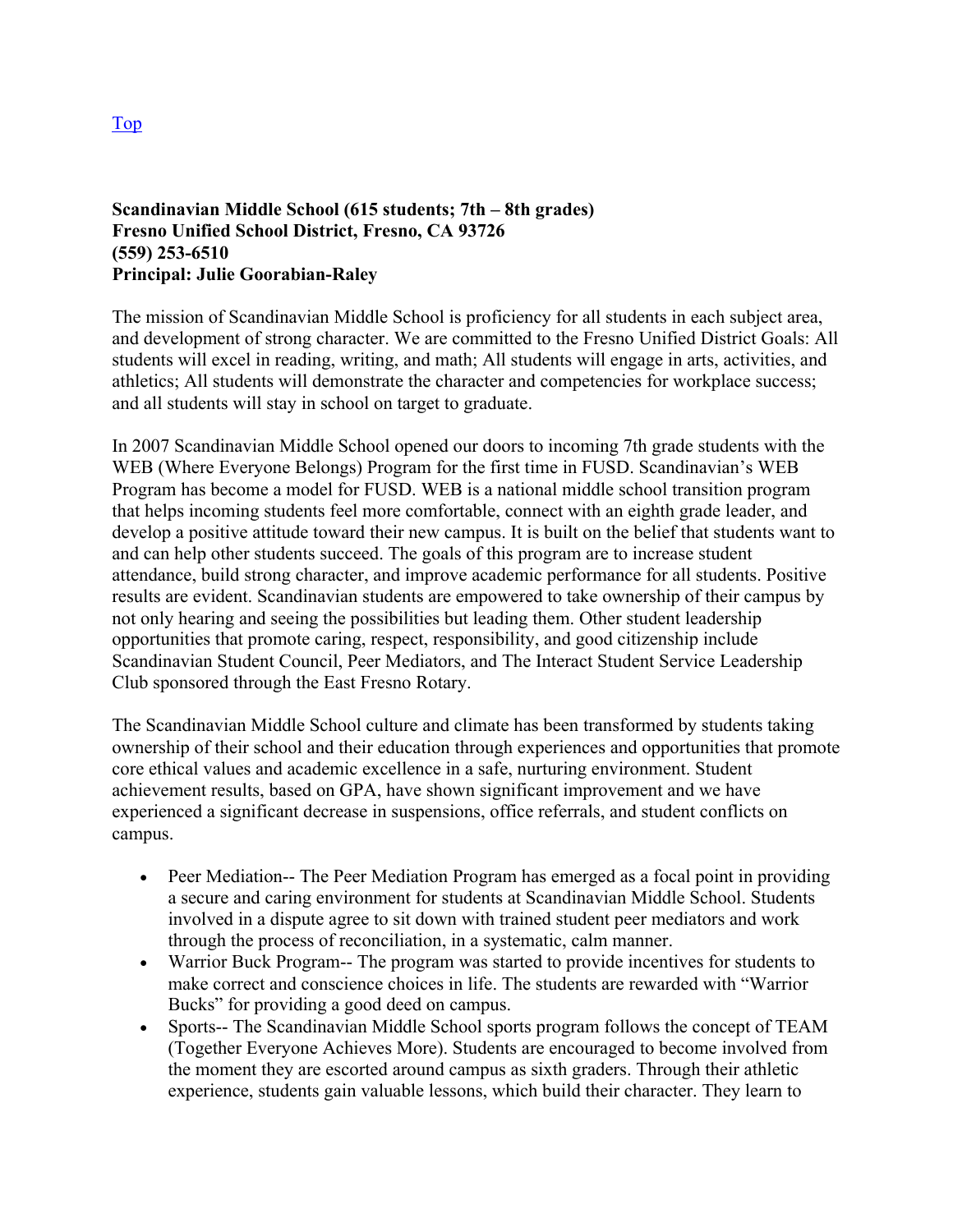respect everyone associated with the game, no matter how small or large their contribution and to play by the rules and be humble in victory and gracious in defeat. They also come to understand that perseverance, self-discipline and accepting responsibility are essential for success.

- AVID-- Advancement Via Independent Determination (AVID) was designed for implementation at the middle school level to support students who have the potential to attend college. AVID targets the population of students who begin at average performance and lack support systems and mentors to advance academically and socially. The AVID program reinforces the six pillars of character through direct instruction, group interaction, and extension activities. Activities such as student leadership presentations, fieldtrips and tutorials reinforce and teach responsibility, trustworthiness, integrity and citizenship.
- Safe and Civil Schools-- Scandinavian Middle School is in its fourth year of participating in the Safe and Civil School Program offered by Fresno Unified School District and Dr. Randy Spricks. The goal of the program is to create a safe, civil, and productive school.
- BEP-- We are in the first year of implementing The Behavioral Education Program. BEP is a Tier 2 behavior modification intervention designed to help the 10-15% of students who fail to meet school-wide behavior expectations, but do not require the highest level of behavior support. Students are selected based on the level of referrals accrued in the office for disciplinary action. Students selected for this Behavior Education Program are required to get daily progress reports from all of the student's teachers. The students focus on all character virtues and are rated on the way that they carry out those virtues.
- Scandinavian Behavioral Intervention Program--The Behavioral Intervention Program, also new this year, is an on-campus program designed to bridge the gap between inappropriate student behavior and the positive behaviors expected of all students here at Scandinavian. Students who exhibit disruptive or defiant behaviors in or out of the classroom are given the opportunity to reflect on their decision-making processes in a classroom environment with teacher supervision. Students are required to complete a Character Journal every day to reflect on their actions.
- Just For kids Inc.--This year Scandinavian Middle School formed a new community partnership with Just for Kids, Inc. to target the needs of "at risk" students. It is a schoolbased prevention program with a mission to provide early intervention services to youth and their families. It is designed to reduce the number of school related problems, juvenile delinquency, substance and alcohol abuse, family dysfunction, and gang involvement. The program utilizes the tools of character development in Character Counts when initializing its wrap-around approach to family based intervention.
- WEB-- Since 2007, WEB students have provided services for volunteer projects such as the Kid's Day newspaper sales fundraiser for Valley Children's Hospital. This year WEB is working toward building servants' hearts in the lives of our leadership students. The goal is to learn to put others' needs before our own. A new event the students have become a part of is the Hinds Hospice Angel Babies Run. WEB students were able to reach out to those who have experienced the loss of their child. We cheered on the families as they walked the park with heavy hearts. We took pictures of them with the wooden Angel wings that displayed the name of their child. Our hearts grew bigger that day as we felt their pain and hugged strangers who needed comfort.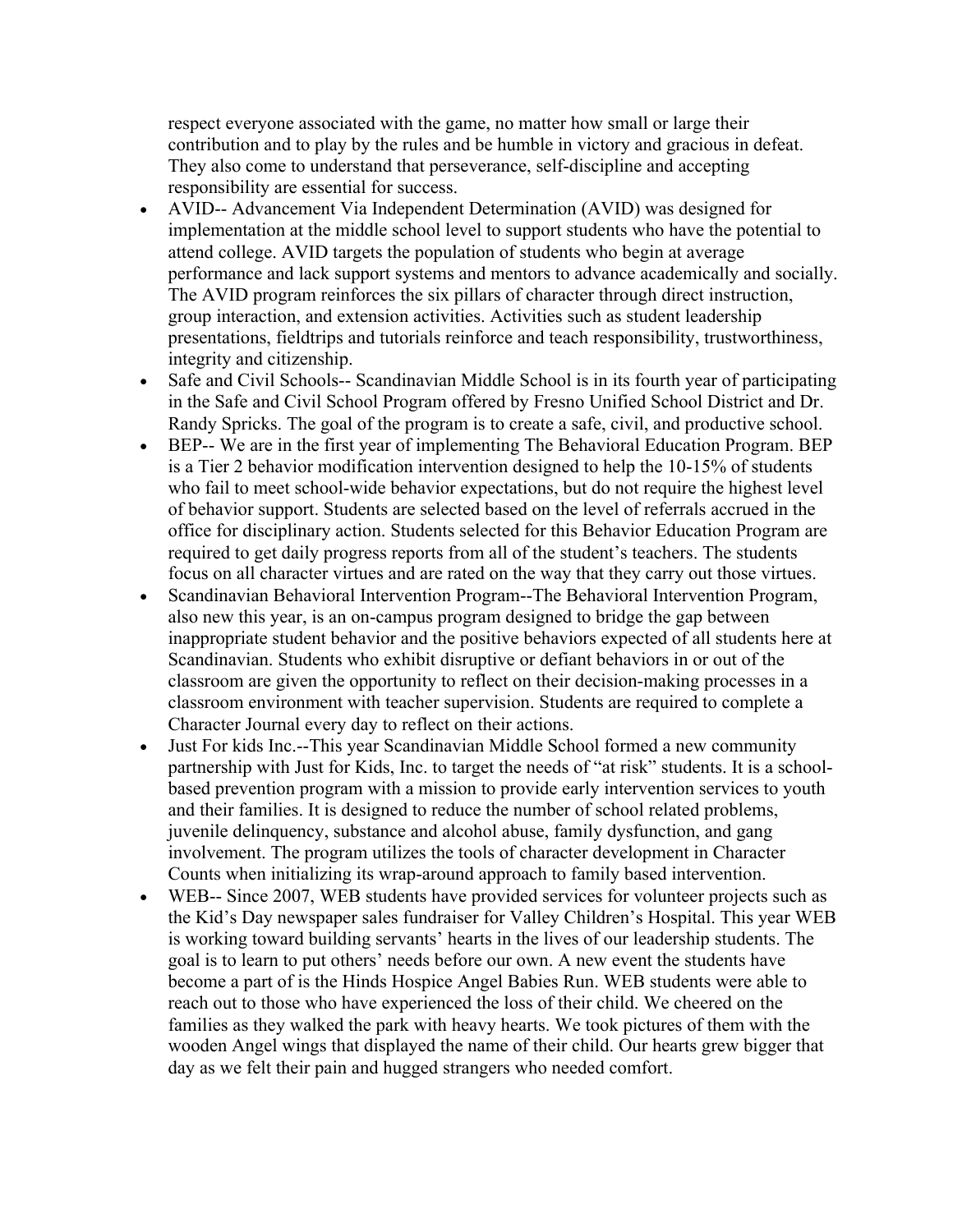• Horticulture Club-- A successful community partnership began when the California Landscape Contractors Association (CLCA), in conjunction with Reedley College, developed a Career Pathways program at Scandinavian and Duncan Polytechnic. When it began, it was part of the After School Program and expanded to our school day. The program continues to focus on promoting the character competencies for workplace success and increased appreciation and awareness of the world around them. Students have led a campus beautification programs, planted garden areas, ecosystem and a composting systems. They have committed time to make their school and community a better place. As they plan for, nurture and maintain a garden, students learn to protect and value the environment.

Top

**Sequoia Middle School (876 students; 7th – 8th grades) Fresno Unified School District, Fresno, CA. 93702 (559) 457-3210 Principal: Katie Russell** 

Each and every person on the campus of Sequoia Middle School is a teacher of character.

Administrator, teacher, office staff, custodian, cook, parent volunteer, and student all contribute to the character of our campus. Through our site commitment to the principles taught and reinforced through Character Counts!, we strive to develop, strengthen and encourage ethical values that can be seen in and out of the classroom. We involve all students in the promotion of character at school, spilling into their homes, as well as the community as a whole. Sequoia includes students, families, community members and site staff in the development process of promoting core ethical values by utilizing several sources. We rely on information obtained from the California Healthy Kids survey, parent and staff surveys, as well as feedback from our Safe and Civil Schools Team as sources of relevant data. Additional committees meet monthly and include community members, teaching staff, and administration. In these meetings, areas of concern and brainstorming sessions are held to address issues where additions or improvements to current programs can be developed.

The consensus of our teams determined the study of character to be an integral part of our curriculum and paramount to the teaching of the whole child. In assessing our Character Counts! Program, we have also taken into account data from several sources to assess what changes or additions need to be planned and implemented. As summarized in our 2009-2010 California Healthy Kids Survey, 55.7% of students agree or strongly agree that they feel close to the people at this school. Also, 51.6% of students feel that there is a teacher or adult that really cares about them at school. Another interesting data point is that 72.3% of students believe there is a teacher or adult who believes they will be a success. However, this data proves there is more work to be done.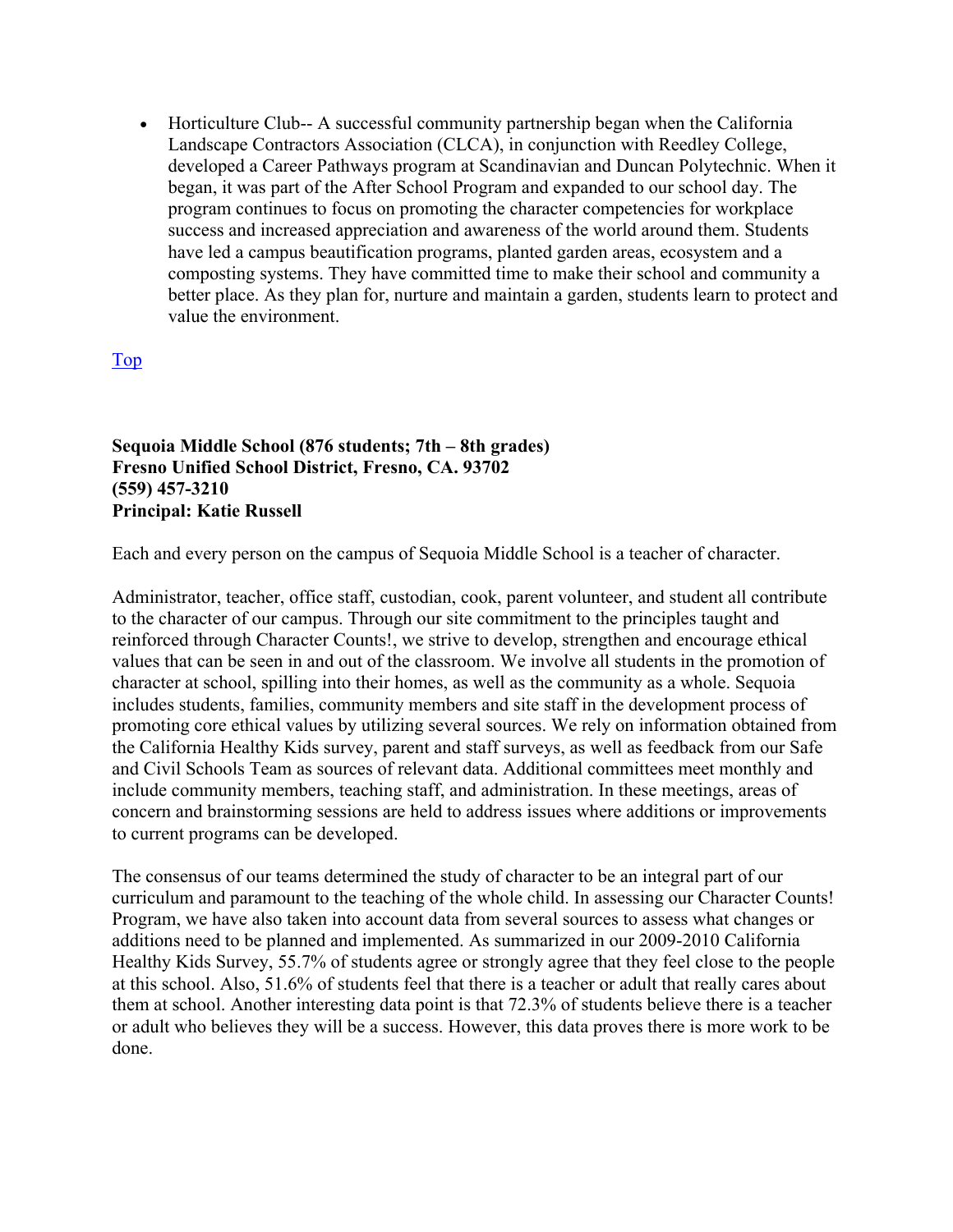We have a yearlong school wide focus on celebrating diversity with a focus each quarter which includes class projects, school wide contests, assemblies and lunch activities. For example, next month we will have a school wide focus on black history. All month we have many different activities in honor of Black History Month including standards based classroom enrichment activities as well as an assembly, and student incentives for participation. Lessons based on Respect, Caring, and Fairness will be taught in every classroom as we connect the principles from Character Counts! to leaders in African American history. In addition to our Black History Month celebrations, we also devote learning to Hispanic and Asian heritages as these are the cultures our community represents.

- The Character Counts! Tickets continue to be one of our most powerful tools in reinforcing responsible choices and acts of kindness. Each morning during announcements, a quote is read illustrating the character trait of the month. We also have a Character Counts! bulletin board filled with quotes from notable authors, celebrities, and philosophers. Staff members are given tickets with the current pillar to hand out to students showing good character.
- Sequoia's Awesome Characters Pursuing Academics and Character (SAC PAC) celebrates multiple phases of success as a Lumberjack. Excellence in citizenship, grades, and attendance are rewarded on a quarterly basis. Students who have demonstrated good character, with no more than four tardies, no D's or F's, a minimum GPA of 2.0, and no administrative suspensions are celebrated through SAC PAC.
- Student of the Month is a long time tradition. Each month eight students, one from each department are acknowledged and honored by their teachers.
- Character Counts! Award is a prestigious award that we began in 2006. This award is presented to one eighth grade boy and girl who demonstrated exemplary character throughout the year.
- Assertive Discipline Model. As a staff we have developed and implemented an assertive discipline model. . As partners in education we meet and conference with parents on a regular basis to ensure more consistent behavior and clarity of expectations between school and home. We feel this policy is a main contributor to our decrease in referrals and suspensions.
- The Raise the Grade Challenge continues to be a strong factor in teaching, modeling, practicing, and celebrating goal setting and achievement. Students learn about their GPA and how to take responsible actions to raise their grades. One of our school wide PowerPoint lessons engages students in learning what makes up their grade and helps them learn how to calculate their own GPA. Every two to three weeks students write goals and an action plan in their agenda on how they can raise their grades.
- Junior Doctors' Academy was created to identify, educate and advance annual cohorts of disadvantaged students from middle school through college and health professional schools. Further reinforcement of Responsibility and Caring through JDA strengthens our students to become competitive applicants to advance to the esteemed Doctor's Academy program at Sunnyside High School.
- Our Safe and Civil Schools Team meets regularly to assess current actions, develop and implement positive policies and procedures to ensure continued safety for all members and visitors to Sequoia Middle School.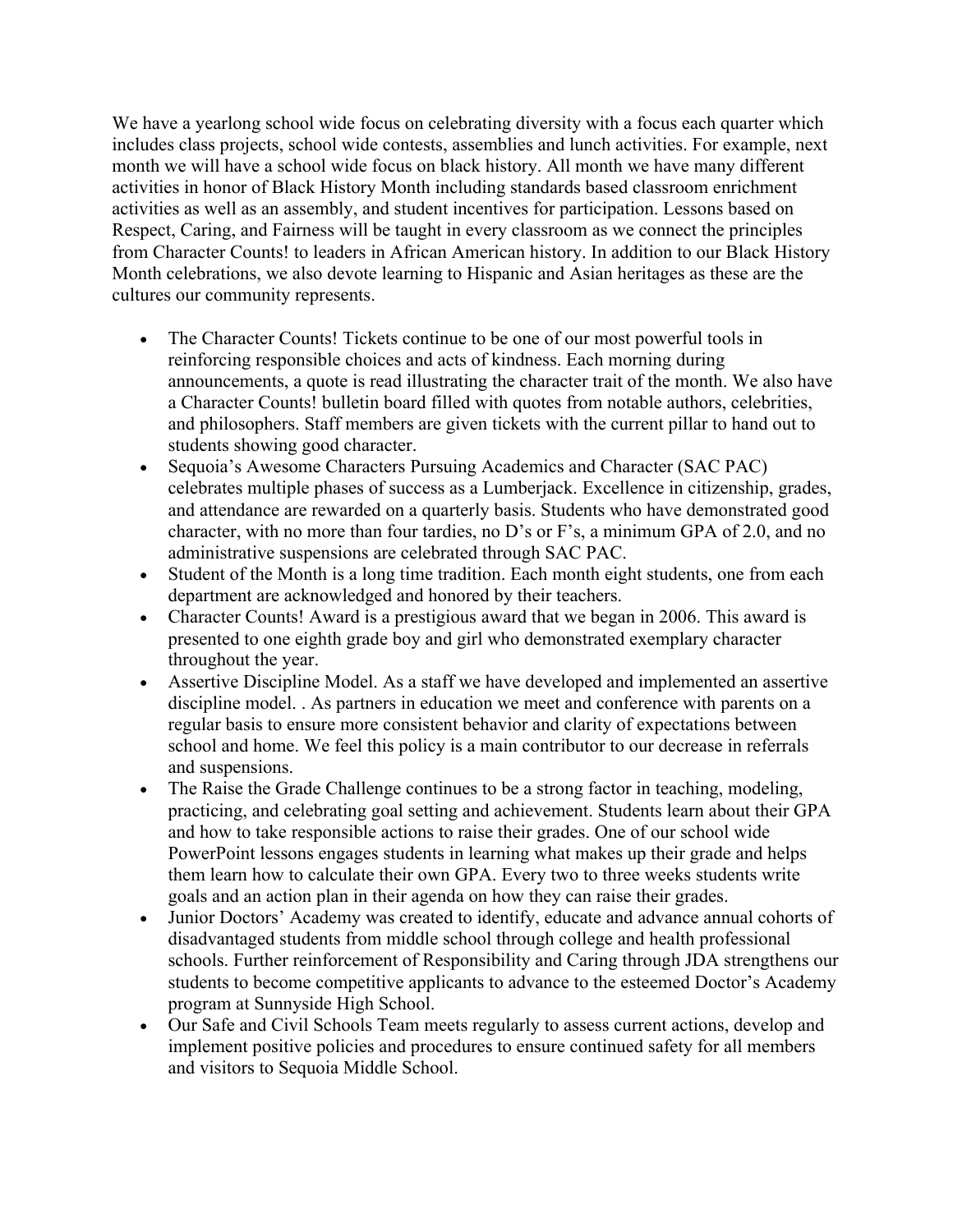• Our Peer Mediation program connects Trustworthiness, Responsibility, Fairness, Respect, Caring and Citizenship as key components in taking on the role of peer mediator. It is the goal of our Peer Mediation Program to provide our students with tools to solve their own conflicts. Our program involves twenty to thirty students as mediators, who also serve as role models in the school on how to embody the pillars of character. One of our goals is to guide students toward finding responsible ways to resolve conflicts with each other.

Top

#### **Tehipite Middle School (500 students; 7th – 8th grades) Fresno Unified School District, Fresno, CA 93701 (550) 457-3420 Principal: Yvonne Zysling**

Integral to education in the twenty-first century is the teaching of "good manners", or as we know it today, "Character Education". The teaching of virtues and character and the work of enhancing moral thinking and the positive behavior of students must be a priority on the public school campus. Tehipite Middle School is dedicated to involving students in worthwhile school activities, allowing students to test themselves and their belief system. Beyond "academic standards", Tehipite students have the opportunity to develop their social awareness and the opportunity to practice appropriate social conduct. Tehipite Middle School teachers believe that an articulated, intentional, and proactive system of character education and the teaching of character expectations will ultimately lead to fewer discipline problems, less student to student conflict, and more productive interactions between students and between students and teachers. Tehipite is a place where diversity is valued, educational excellence and equity are expected, individual responsibility and participation by all is required, collaborative adult relationships are essential, and parents, students, and the community as a whole are vital partners. Tehipite staff members have identified the character traits of Trustworthiness, Respect, Responsibility, Fairness, Caring, and Citizenship as values that are intertwined into every aspect of school life and are dedicated to recognizing and promoting these CHARACTER COUNTS! traits. Students are challenged daily to "Always have the Courage to try!"

Tehipite Middle School utilizes the vehicle of the Tehipite Civility Committee (TCC) to work proactively to assist students in making the transition from elementary school into grades 7 and 8. The TCC is made up of teachers, the Campus Culture Director, the School Social Worker (SSW), and administrative staff. The TCC meets every two weeks to plan events, examine and review program/practice, and coordinate responsibilities. The goal of the TCC is to promote a positive cultural environment in all aspects of school life.

In order to ascertain whether or not school-wide goals are being met in the area of character education, the TCC monitors data including daily referrals to the office, tardies to class, attendance, number of suspensions, student academic achievement, and academic preparedness. As students arrive at school each morning and walk through the gate, they are greeted by an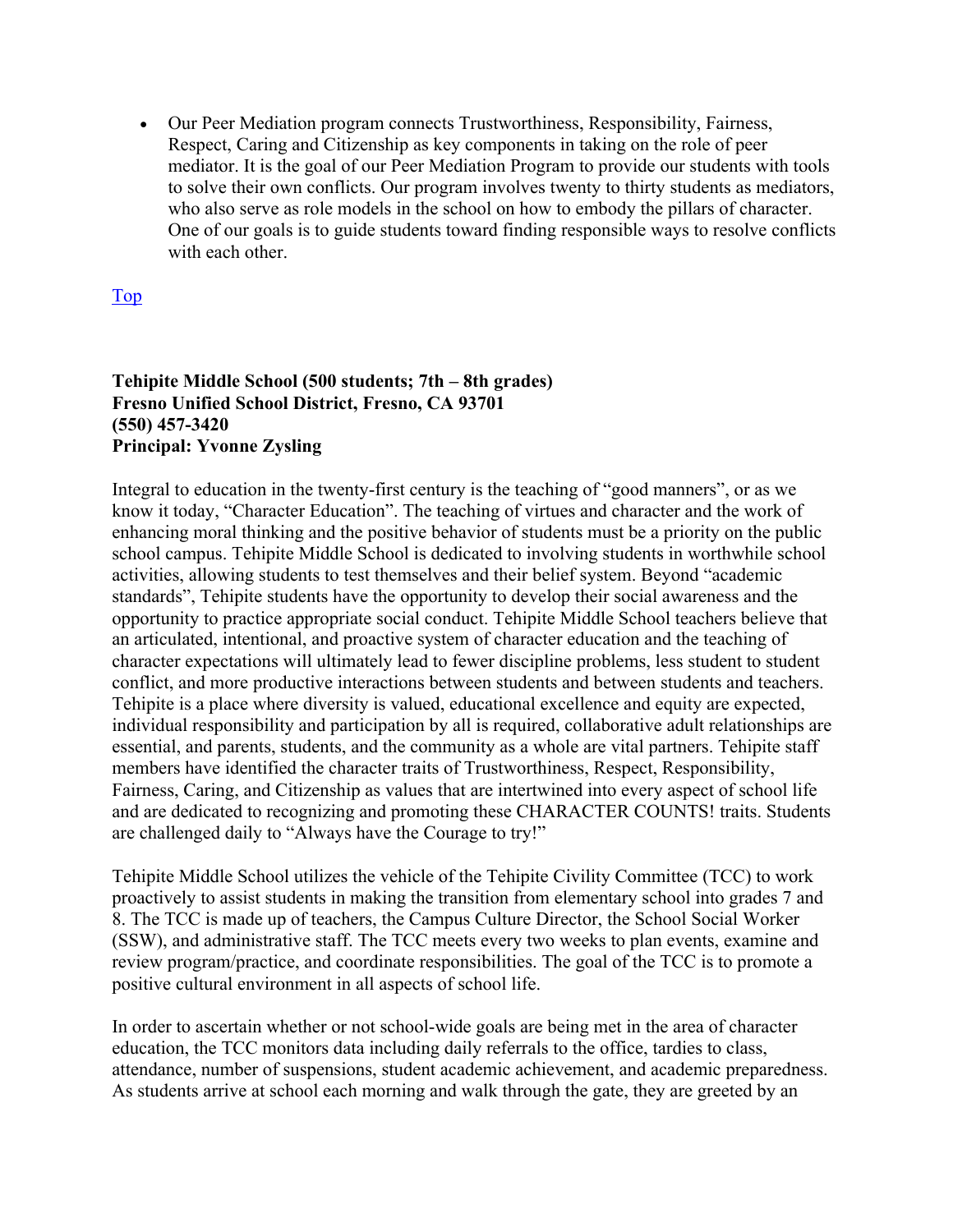administrator and a dress code check is done. The school day begins with an advisory period during which time the bulletin is read and students participate in the flag salute. The Character Trait of the month is memorialized each day via quotes and information about the trait. Every Friday a "binder check, agenda check, and 'goal card' check" is conducted. This data is also reported out weekly. Each quarter the classrooms that have 100% participation are awarded a Pizza Lunch in their classroom.

Some examples of lessons that incorporate core values include:

- The Social Science Department organizes a school-wide Veteran's Day Assembly to honor our country's veterans; students make real life connections with the community and actively participate in classroom activities leading up to this event
- Mock elections and political debates in Social Studies classes familiarize students with the democratic process; student body elections & campaigns done via Social Studies class
- Cultural diversity and appreciation of ethnic groups is celebrated through units taught during Cinco De Mayo, Black History Month, Hispanic Heritage Month, Muslim Cultural Celebration, and Hmong New Year; the Mariachi class represents the cultural diversity of the student population, celebrates the Mexican culture, and incorporates students' individual musical talents
- Science teachers emphasize integrity within the scientific process and the responsibility to perform accurate research; also teach the students to respect the research and findings of ALL scientists • A.V.I.D. (Advancement Via Individual Determination) students plant a community garden each season to learn about the different foods that are a part of the diverse student population; the garden harvest benefits the Tehipite community
- English classes use literary selections and writing assignments to support moral decision making and character analysis; analysis of novels and short stories often include character studies and the assessment of ethical choices that impact the theme of the literature. Students are encouraged to relate the lessons being studied to their own life experiences. Examples include The Diary of Anne Frank, The Outsiders, The Human Family, The Rose that Grew from Concrete, Touching Spirit Bear, The "I have a Dream"speech/Dr. King and the "Yes we CAN" speech/Obama, etc.
- Cooperative learning activities are infused throughout the curriculum to foster collaborative spirit and approach to problem-solving
- The Leadership class promotes the character traits and gathers quotes and explanations for daily bulletin announcements; they organize Friday activities for students of all capabilities; the leadership curriculum addresses various cultural stereotypes in order to improve leadership skills and promote equality and understanding of peers; service learning is a requirement!• Students are recognized for academic responsibility during Honor Roll assemblies and the fall CST Recognition dinner; citizenship awards are presented to students with outstanding attendance

Tehipite teachers promote and model fairness, caring, and respect in the following ways:

- Build meaningful relationships and rapport with students and their families
- Acknowledge the needs of the students and their families and assist students and families outside of classroom time with social-emotional issues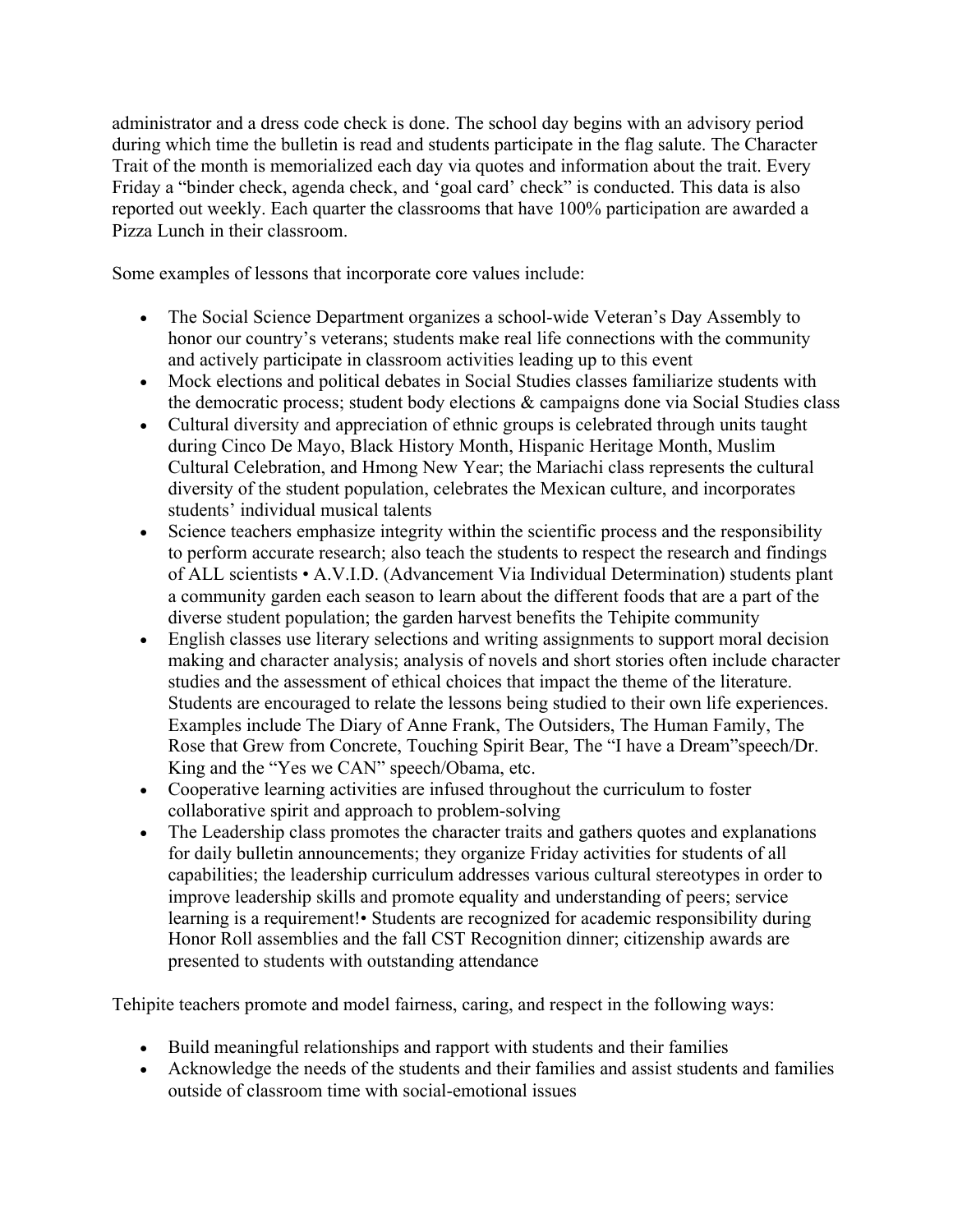- Give each student the time and attention required to learn, by name, by need
- Identify student weaknesses and re-teach for mastery of a concept; allow students to succeed academically in a variety of ways
- Treat all students with patience and understanding
- Listen to students with peer conflicts and serve as a mediator to defuse student conflicts
- Acknowledge and validate the cultures, religions, and languages of ALL students
- Celebrate student progress on a daily basis throughout the entire school year
- Create standards based lessons that reflect the lives and experiences of the students and their families

The character education program is an ever-evolving "work in progress" at Tehipite Middle School. As a staff, we continue to examine our practice and the systems we have in place to BEST meet the needs of students who navigate the 'Belmont Corridor' on a daily basis. We are ever mindful of the community we serve and the challenging neighborhoods in which our students live. On a daily basis our students contend with poverty, including evictions, unemployment, and 12% homelessness. The area generates 64% of the CPS contacts made in Fresno County. 49 registered sex offenders are in the immediate area and the neighborhood houses a large population of parolees. The crime rate within a one-mile radius is higher than any other area in the City of Fresno, thus our students are constantly exposed to graffiti, violence, drugs, gangs, vehicle theft, and crack prostitutes.

Tehipite students and staff are reminded daily to "Always have the courage to try!"; however, Courage…doesn't always roar. Sometimes courage is the quiet voice at the end of the day saying, "I will try again tomorrow."

Top

#### **Tioga Middle School (770 students; 7th – 8th grades) Fresno Unified School District, Fresno, CA 93726 (559) 248-7280 Principal: Ray Avila**

At Tioga Middle School our goals are to give education and experiences to students so they can develop good character virtues that will stay with them for a lifetime. Tioga is designed to foster and perpetuate the values necessary to maintain a free and democratic society and offer each student the educational opportunities to be a responsible and productive citizen. These goals have been determined because it is in the best interest of our students, and society as a whole, for us to teach and model character education. We believe it is our job to teach, guide, model and re-teach virtues and character traits to our students.

In the past three years Tioga has made great strides in improving and maintaining a safe and civil campus that produces citizens of great virtue. Our school has a peaceful climate and our students feel safe and cared for when they enter the gates each morning. We can measure our gains in many ways on our campus. Tioga has reduced the suspension and expulsion rates in a very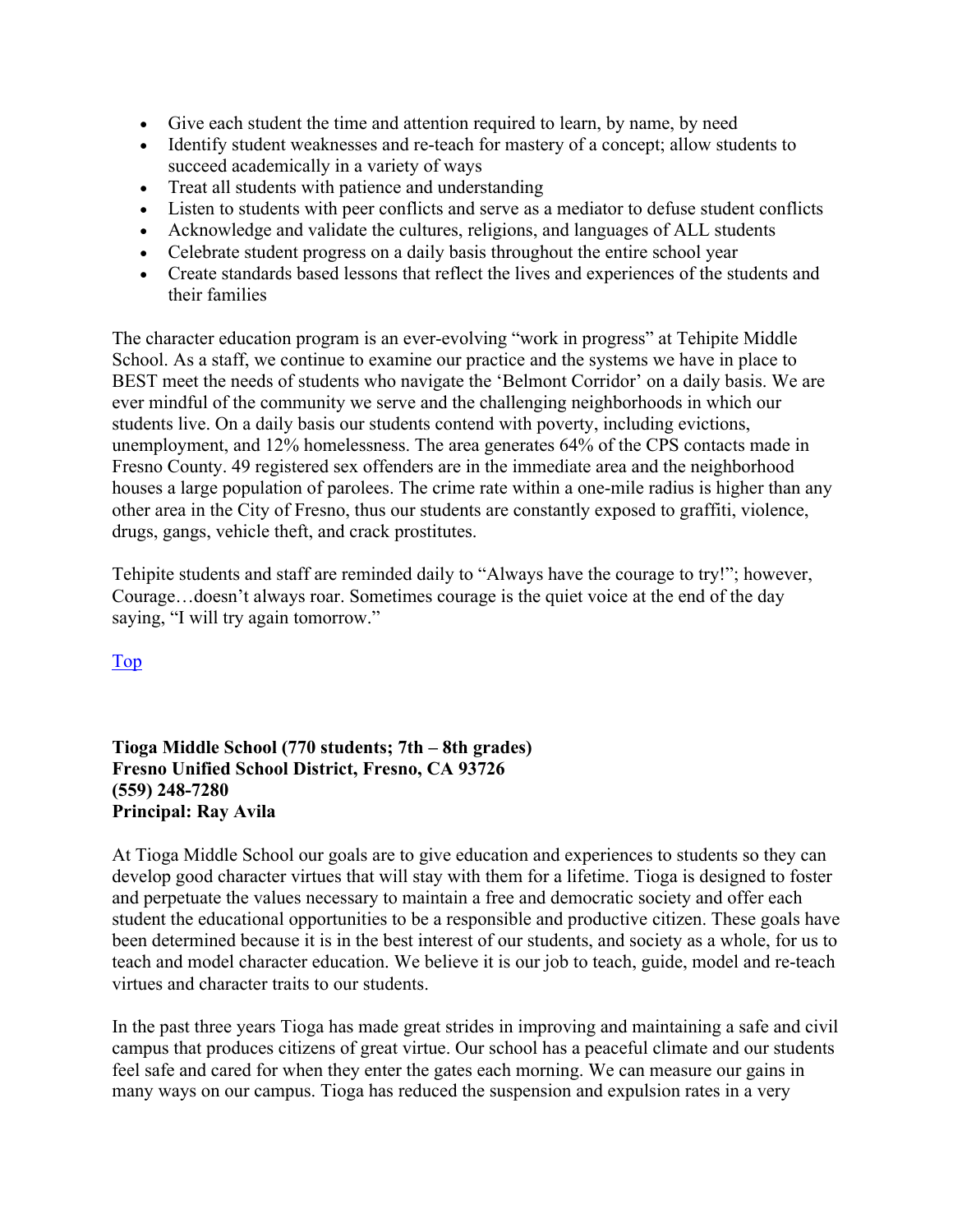impressive way over the last three years. We have experienced a 93% decrease in expulsions and a 50% decrease in suspensions. We credit our staff for effectively teaching and modeling positive behavior, and our students for accepting high expectations and following through to keep themselves out of the office and in the classrooms learning. Our test scores have steadily increased over the past years and this too is attributed to the culture of our campus and the safe and secure learning environment that we have worked so hard to develop. Tioga's Healthy Kids surveys and our Parent surveys have shown a steady increase in the positive feelings that our campus brings to our families. Our kids state that they feel cared about, they know whom to talk to if they have a problem. They know that they are valued as a part of our school community. Parents state that they feel that the school is a safe place for their children. They also state that they feel welcomed on campus and that they are an important part of our school community.

Tioga fosters an intentional and comprehensive approach to its core values in all phases of school life. • In the Television Studio. Tioga Middle School's television studio and leadership class provides students with an opportunity to display talent, professionalism, and most of all, responsibility as they create news packages based on campus events. However, these qualities were not on display early in the year when two students decided to steal markers from the class. With thousands of dollars of high quality video and editing machines at the students' fingertips, trust and responsibility are not just words to guide but carry financial weight from our Micro Society budget. The class decided to write letters explaining the importance of trust along with their idea of what responsibility looks like in a studio environment. The following day, both students who made their mistake apologized to the class and returned the markers.

- In History Classes. Fresno Unified provided six character pillars that schools base many programs on. Teachers are also encouraged to show how these behaviors impact the students' lives. In the History classes, the most obvious characteristic, citizenship, is constantly taught, whether it's about the presidents or how American citizens can get involved in politics. We teach that the government is responsible to the American public and what happens when a government is irresponsible. We constantly ask students if certain cultures were treated fairly or with respect. We show what happens when people are proven trustworthy or when they show kindness and caring to their fellow American, like Abraham Lincoln and Martin Luther King, Jr., people who are discussed in hushed reverence for the work they did. Character education is a constant theme in our Tioga story where students are continually analyzing and emulating.
- In AVID (Advancement Via Individual Determination). In the AVID classroom, students are taught, guided and evaluated through maintaining an organized binder, completing their agenda and taking Cornell Notes in their core classes without the prompting of their teacher. Through these requirements, students are able to grow in the area of being a responsible citizen.
- In the After-School Program. Students in the After-School Program know the importance of responsibility and prove this by completing and turning in their homework and attending one of our 15 homework\tutorial centers every day after school. Even our student-athletes must complete their work before heading off to practice. The After-School Program also offers a diverse range of enrichment activities that promote individuality, gives ownership of the school to students, and sparks learning among our students.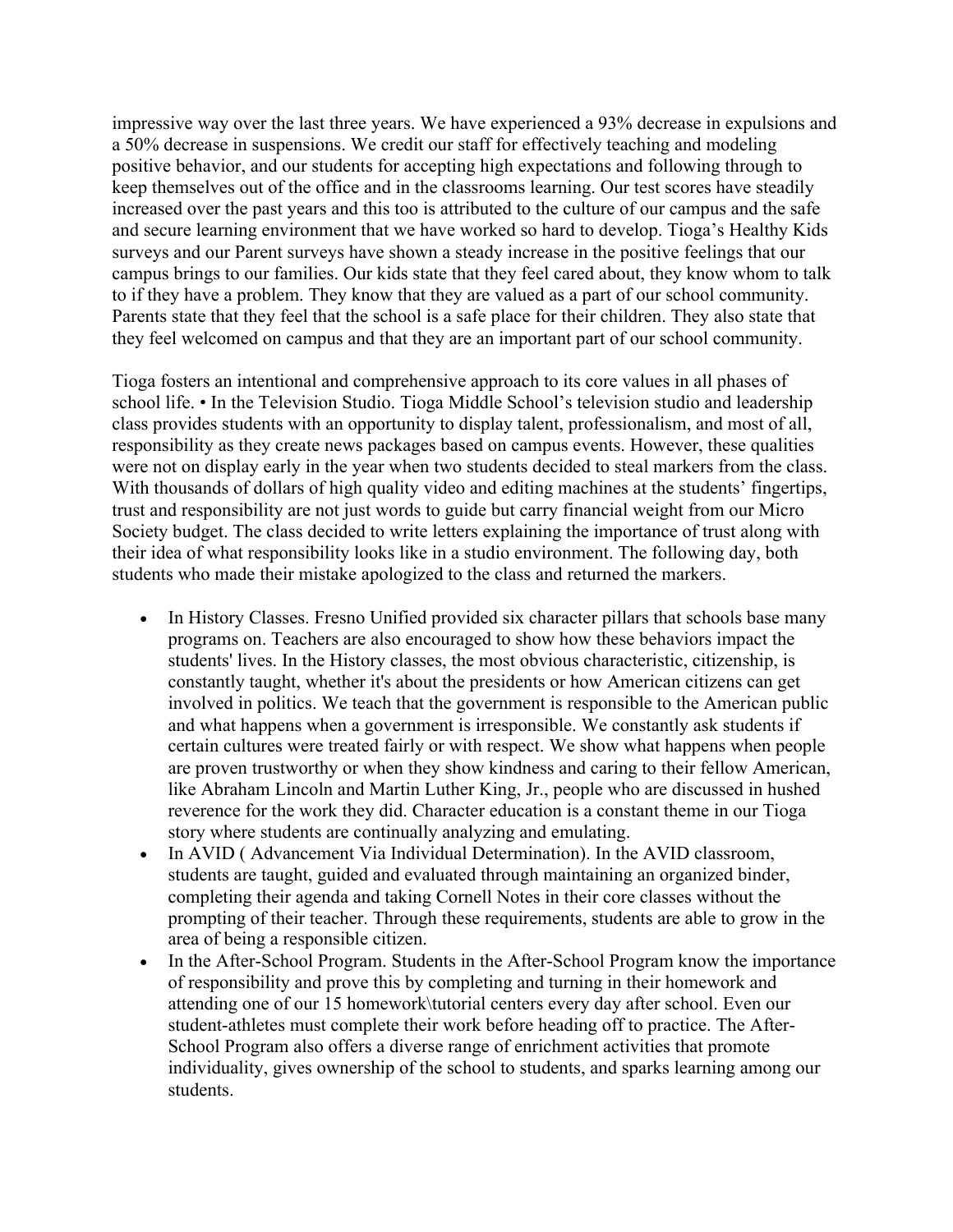- In our School-Wide Environment. At Tioga, we take great pride in providing a safe and effective learning environment. Our high expectations are evident by the posters that are up around school in the form of the "Tioga Top Ten":
	- 1. I will shoot for straight A's and advanced test scores.
	- 2. I will attend school every day.
	- 3. I will be on time to all my classes.
	- 4. I will tell the truth and take responsibility for my actions.
	- 5. I will learn from my mistakes, not repeat them, and move on.
	- 6. I will start to prepare for college and carrier now.
	- 7. I will be in dress code every day.
	- 8. I will come to school with all my assignments, school supplies, and fully prepared to learn.
	- 9. Adults are in charge and here to support you.
	- 10. NO EXCUSES!

At Tioga students create a microcosm of the real world through the establishment of the on‐ campus "City of New Fresno." This MicroSociety embodies all aspects of developing virtues in our students and provides them with the chance to lead and decide how our city will run. The students practice leadership and collegiality as they take on productive roles within our society. Teachers facilitate learning and community members are called upon to mentor students as they establish their ventures. Students have developed good manners through the lessons addressing good customer service skills. Students practice these skills through their interactions with the community volunteers and mentors.

Top

#### **Wawona I.B. World Middle School (985 students; 6th – 8th grades) Fresno Unified School District, Fresno, CA 93704 (559) 248-7310 Principal: Mike Darling**

Wawona International Baccalaureate World School promotes a campus culture that is caring, engaging and supportive of instruction. Wawona I.B. World School promotes core ethical values as the basis for good character.

Wawona I.B. World School, as part of the Fresno Unified School District, supports the Character Counts! model of character education. We believe that character education happens every minute of every day. We promote the core ethical values of trustworthiness, respect, responsibility, fairness, caring and citizenship as the basis of good character. We encourage ourselves to be I.B. Learners by being communicators, inquirers, balanced, caring, open-minded, reflective, knowledgeable, principled, risk-takers and thinkers.

America's future is economics, technology, and global awareness. In today's world our students must be prepared to show responsibility, trust and integrity. All phases of technology from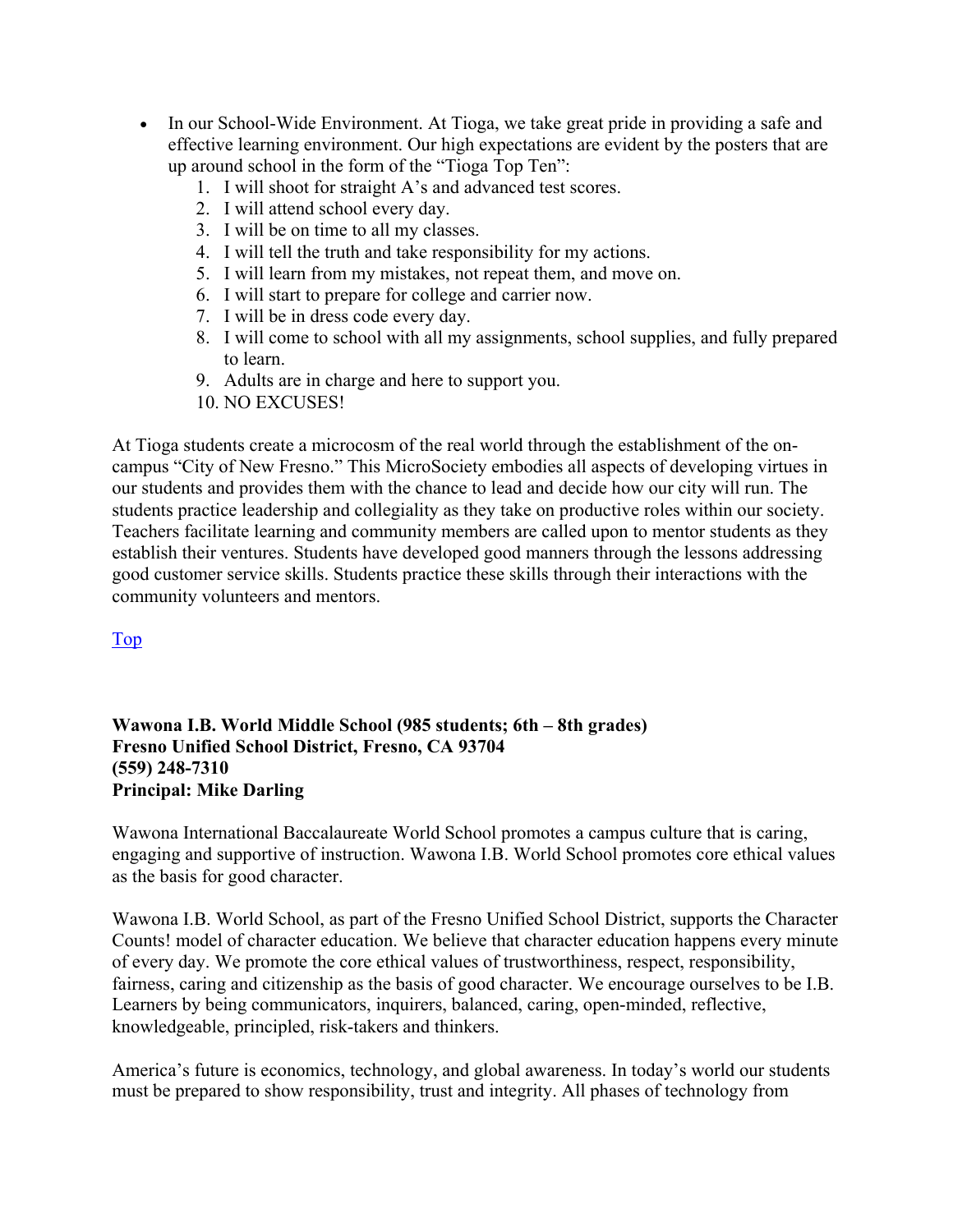phones to the internet are concerned with the respect of others and good communication skills. Only through the awareness of others and of our part in society will our students learn how to be ready for careers of their own. The core values of character are a stepping off point for instruction in essential social behaviors such as manners, service learning, and tolerance.

The character education goals for Wawona were developed by the staff under the guidance of our Safe and Civil School Team. Our guidelines for success are called the W6 and are referenced every morning during announcements and are posted for student review in every classroom. They are specific rules—the W6--for being and doing your best at school and for job success in the future.

- 1. Be on time every day for every class.
- 2. Be courteous respectful and cooperative.
- 3. Adhere to the FUSD dress and grooming policy.
- 4. Be prepared with supplies and to fully participate in the learning environment
- 5. Don't be a bully and don't tolerate bullying.
- 6. If you know about a problem, see an adult.

Service Learning and caring for others in our community is measured by the logging of service hours. Students and staff log their time through reflection sheets that are collected by the Campus Culture/Activity Center. Students and staff are encouraged to donate their time and talents on and off of the school campus.

We start our school year, (since 2003), with a school wide program called Mission: Possible. All students are given the opportunity to learn and understand our school expectations. Special workshops are held for routine things like how to properly line up for the buses and, and how to walk on the right side of the hallway. Knowing these expectations help our students to be respectful and courteous.

Character education is addressed in each subject area as it pertains to the lessons taught. • In Physical Education the California State Standard #5 is a focus of our teaching and assessment. Students must "show responsibility" (5.6) in a physical education setting as well as, "express encouragement", (5.4) and "demonstrate an acceptance of differences."(5.3). The Physical Education Department models and teaches these standards strongly and consistently.

• Language Arts teachers use core literature and writing to encourage students to discover their inner character and character traits that authors want to portray in their stories. The teachers involve the students in discovering how to be better people and to be better members of our society through role-playing, scenarios and logic. This is our second year participating in a school-wide read. Our novel; The Breadwinner by Deborah Ellis, follows the life a young girl in Afghanistan. It was powerful and intriguing to our students as they found out about how children in less fortunate countries live and survive. • Humanities Classes regularly provide forums for students to discuss matters of ethics, current events and social justice. Our I.B. format encourages the teachers to allow the students to be open-minded, balanced and reflective. The social studies classes sponsor our school wide Student Council Elections and with the assistance of the Music Department they introduced our "Peace Tree" in 2010.